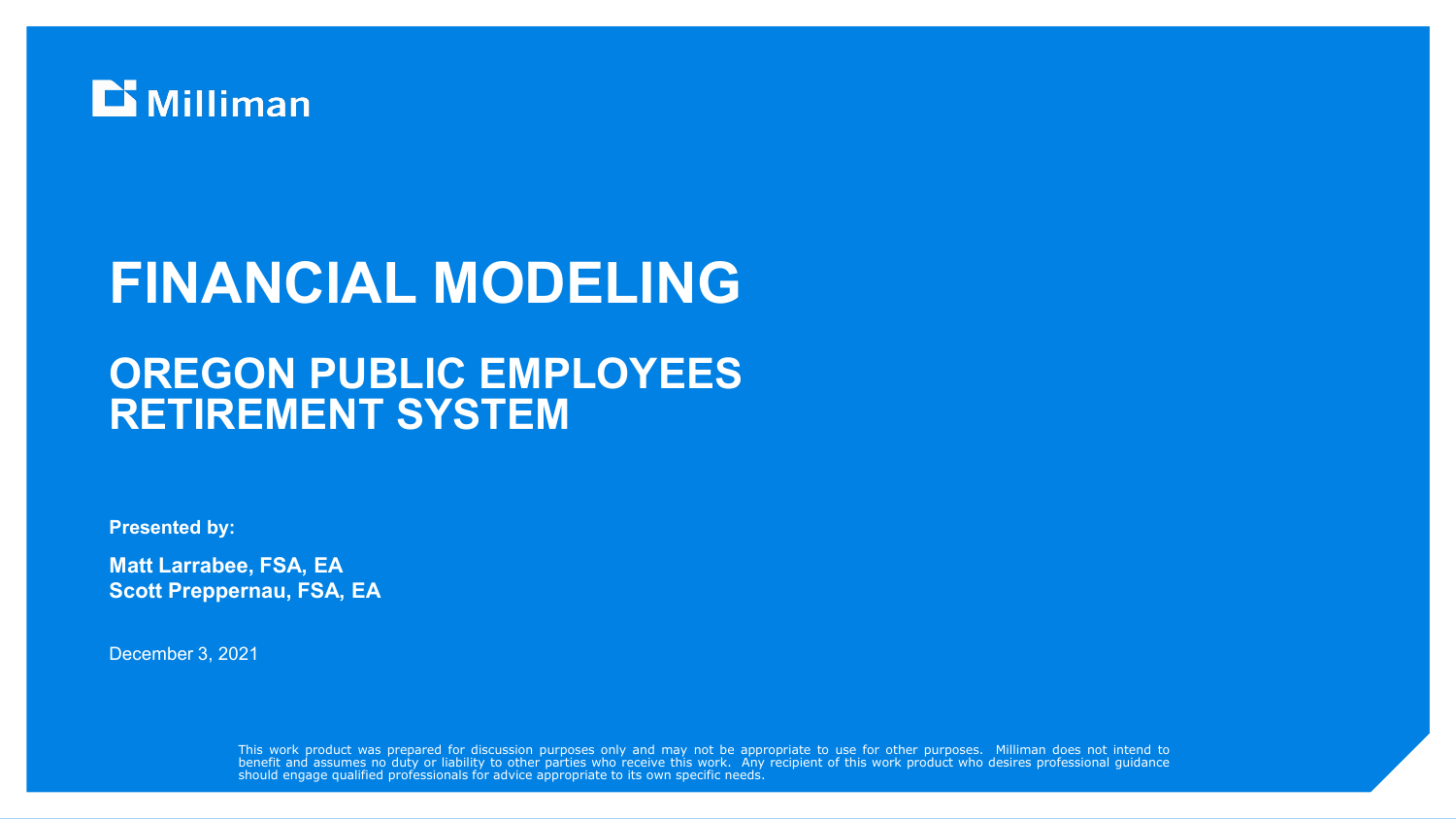## **Introduction**

- July: Board adopted updated valuation methods and assumptions, including 6.90% rate of return
- October: Milliman presented system-average results from the advisory December 31, 2020 valuation
	- December 31, 2021 actuarial valuation will develop rates for July 2023 June 2025
- **Today: Long-term financial modeling projections reflecting published investment results through September 30**
	- System average contribution rates
	- System funded status
	- System unfunded actuarial liability (UAL)

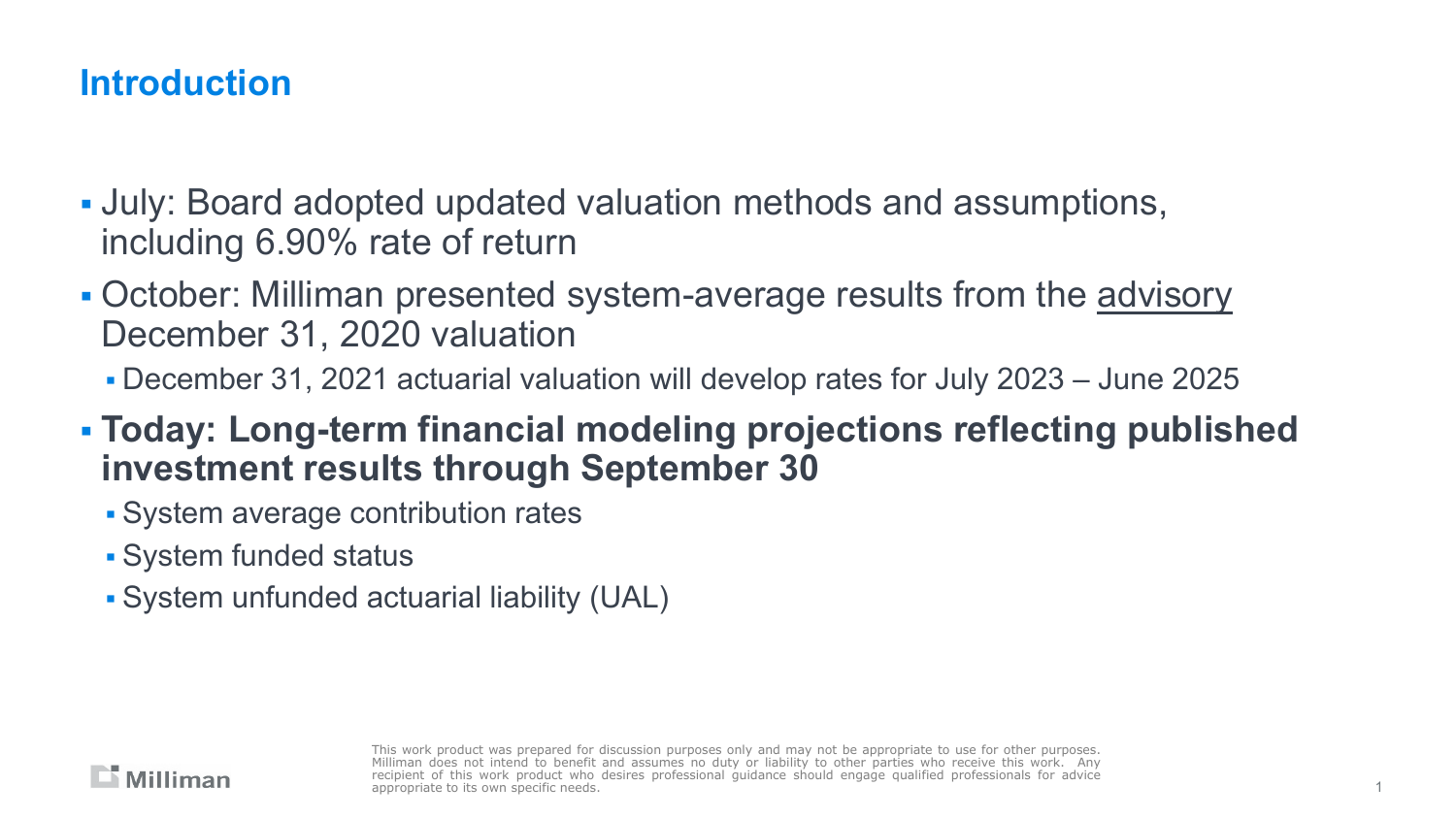## **Models and Inputs**

- System financials are projected using two different models
	- Steady return model consistent year-to-year future investment returns
	- Variable return model future investment returns vary from year to year
- Modeling starts with liabilities and actuarial assumptions from the 12/31/2020 system-wide actuarial valuation report
	- This includes the current Board-adopted 6.90% return assumption for valuing liabilities
- Modeling uses 12/31/2020 assets adjusted for **published regular account returns of +15.39% through September 2021**
	- Returns for October through December 2021 vary in our models based on scenario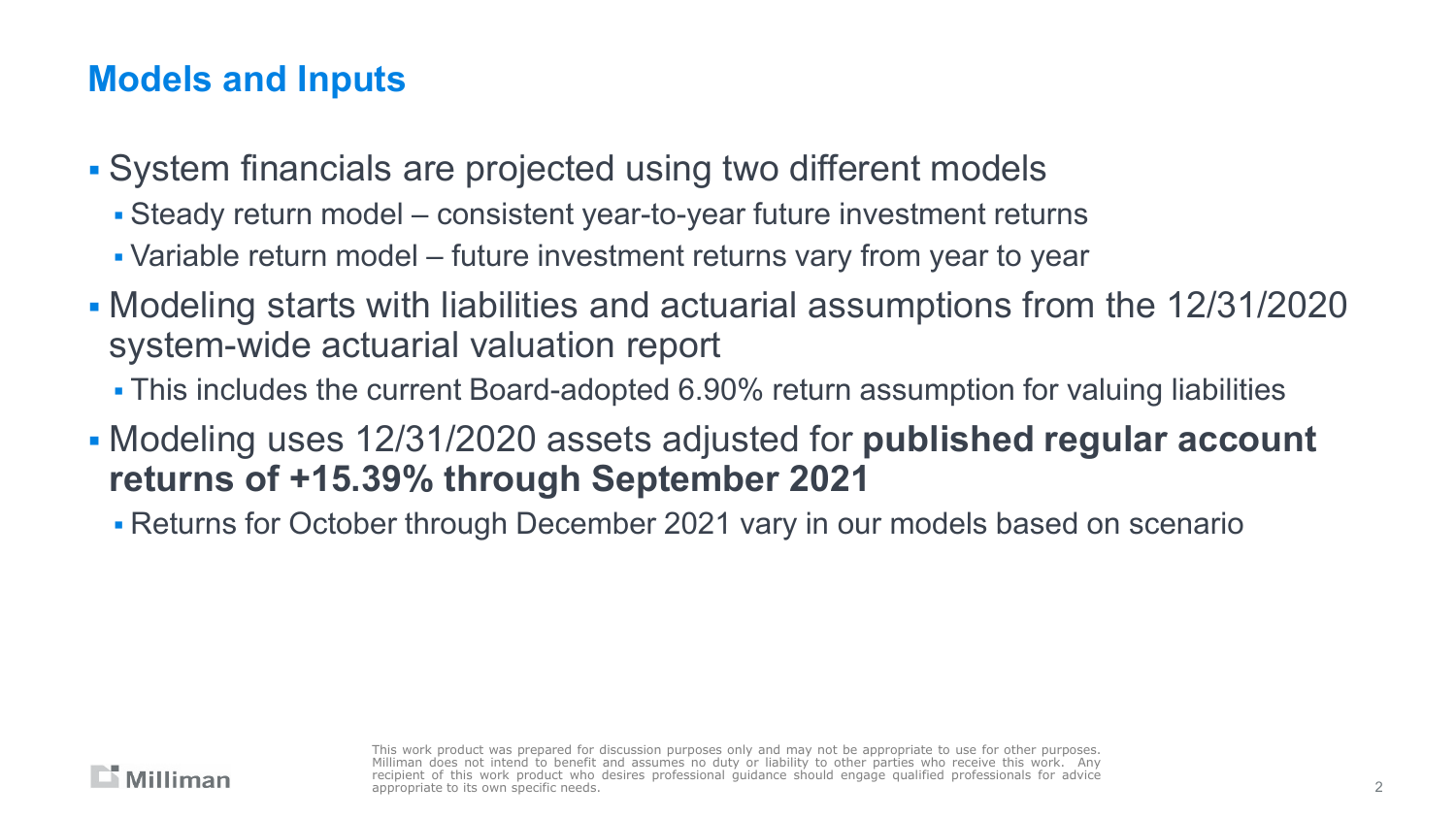## **Financial Modeling**

Comments on System Average Rates

- Projections depict **system average** funded status and employer contribution rates
- Rates shown in this presentation are "employer" rates
	- Redirected member contributions will serve as an offset to "total" rate effective in 2023-2025
- No single employer pays the system average rate
	- Contribution rates vary both by experience pooling group, employer, and type of payroll
- In most scenarios, average employer rates for the 2023-2025 biennium are projected to increase due to the lower return assumption's effect on the normal cost rate component of the contribution
	- The UAL rate component of the contribution will remain level due to the rate collar, with 2021 investment gains serving as a buffer against potential future poor investment return experience
	- Actual outcome will vary by rate pool and employer
- Rates shown do not include:

 $\Box$  Milliman

- Contribution rates for the Individual Account Plan (IAP)
- Employer contribution rates for the RHIA & RHIPA retiree healthcare programs
- Debt service payments on employer-specific pension obligation bonds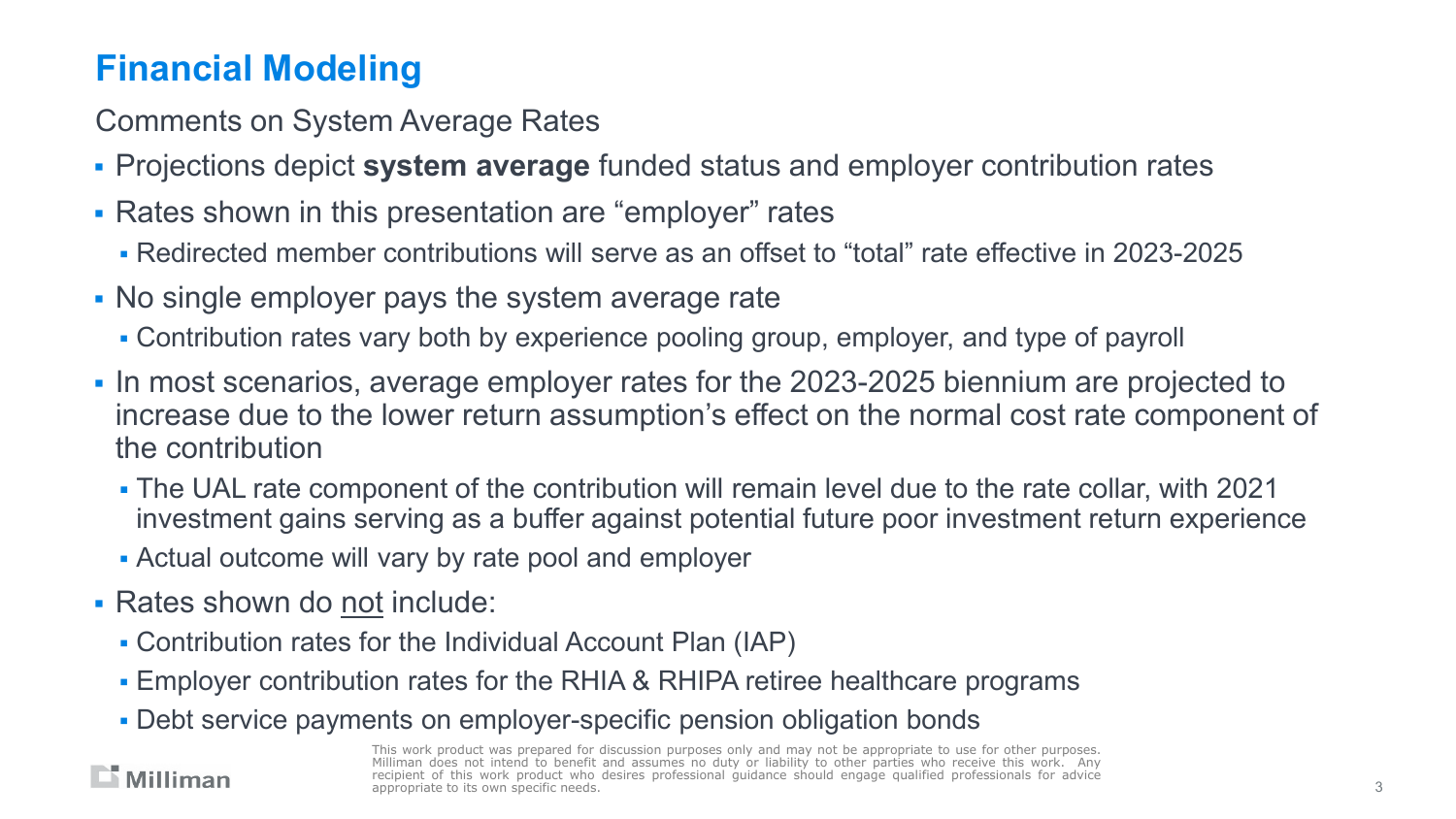## **Rate Collaring**

- As part of this year's Experience Study, PERS adopted an updated "rate collar" as part of rate-setting process
- In the December 31, 2020 valuation, the rate collar did not limit any actuarially calculated increases in advisory 2023-2025 contribution rates for the large rate pools and for most independent employers
	- We project this statement will remain true for the December 31, 2021 valuation that will set recommended 2023-2025 employer contribution rates

Collared and uncollared rates are equal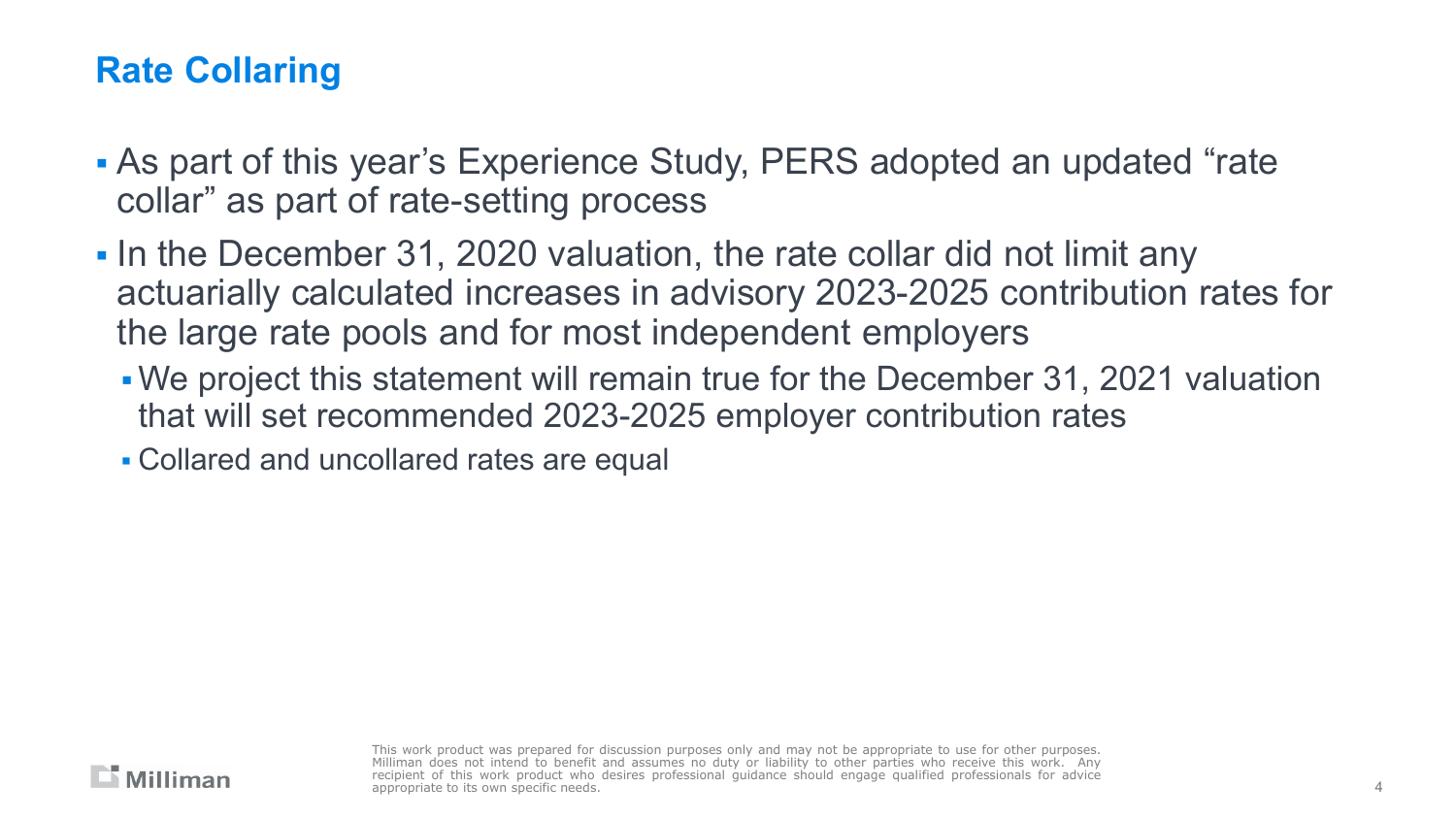## **Overview of Rate Calculation Structure**



- The *uncollared total rate* is the theoretical contribution rate to reach 100% funded status over a specified amortization period if:
	- Contributions at that rate started on the actuarial valuation date, and
	- Actual future experience mirrors the actuarial valuation's assumptions, and
	- The normal cost rate does not change in subsequent years
- The rate collar sets a biennium's *collared total base rate*, limiting the base rate change for a single biennium when there is a large change in the uncollared rate
- *Member redirect offset* reflects estimated portion of collared total base rate paid by redirected member contributions
- Employers pay the *collared net employer rate*, which reflects the member redirect offset and any rate offset adjustments from:
	- Side account rate offsets for employers with side accounts
	- **SLGRP charges/offsets (e.g., Transition Liability/Surplus)**<br>This work product was prepared for discussion purposes only and may not be appropriate to use for other purposes.

Milliman does not intend to benefit and assumes no duty or liability to other parties who receive this work. Any recipient of this work product who desires professional quidance should engage qualified professionals for advice appropriate to its own specific needs.

#### $\Box$  Milliman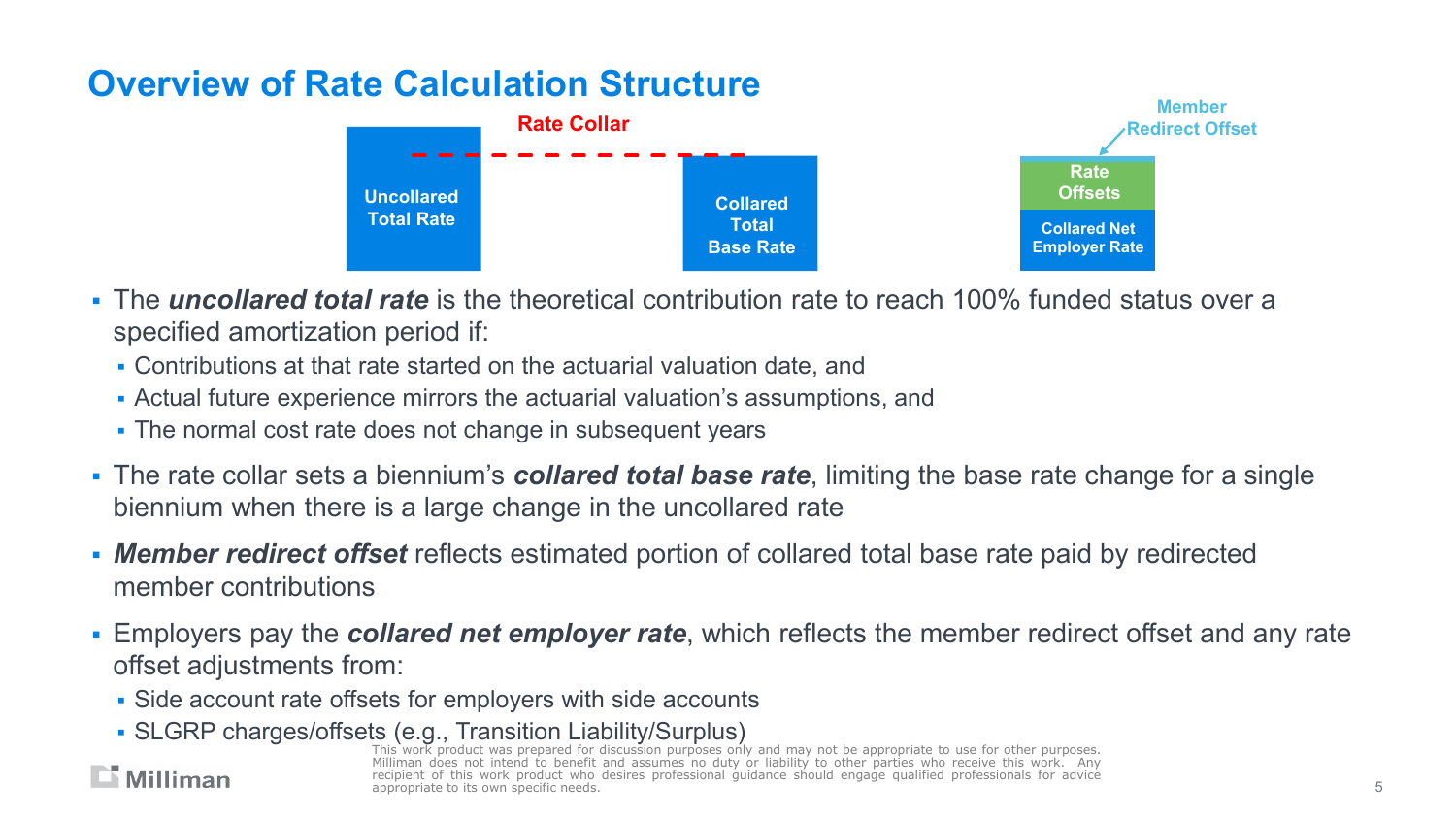## **Rate Collar Design**

 $\Box$  Milliman

The rate collar structure was revised with the assumptions and methods adopted for the 2020 Experience Study

- Rate collar focuses on the biennium-to-biennium change in the UAL Rate component
	- Normal Cost Rate component is always paid in full and is not subject to a rate collar limitation
- The maximum biennium-to-biennium change in UAL Rate permitted by the rate collar is:
	- **SLGRP and School District Pools Tier 1/Tier 2 UAL Rates**: 3% of pay
	- **OPSRP UAL rate**: 1% of pay
	- **Tier 1/Tier 2 UAL Rates of Independent Employers**: greater of 4% of pay or 1/3rd of the difference between the collared and uncollared Tier 1/Tier 2 UAL Rates at the last rate-setting valuation
- UAL Rate is not allowed to decrease at all unless funded status excluding side accounts is at least 87%, and a full collar width decrease is not allowed unless funded status is at least 90%

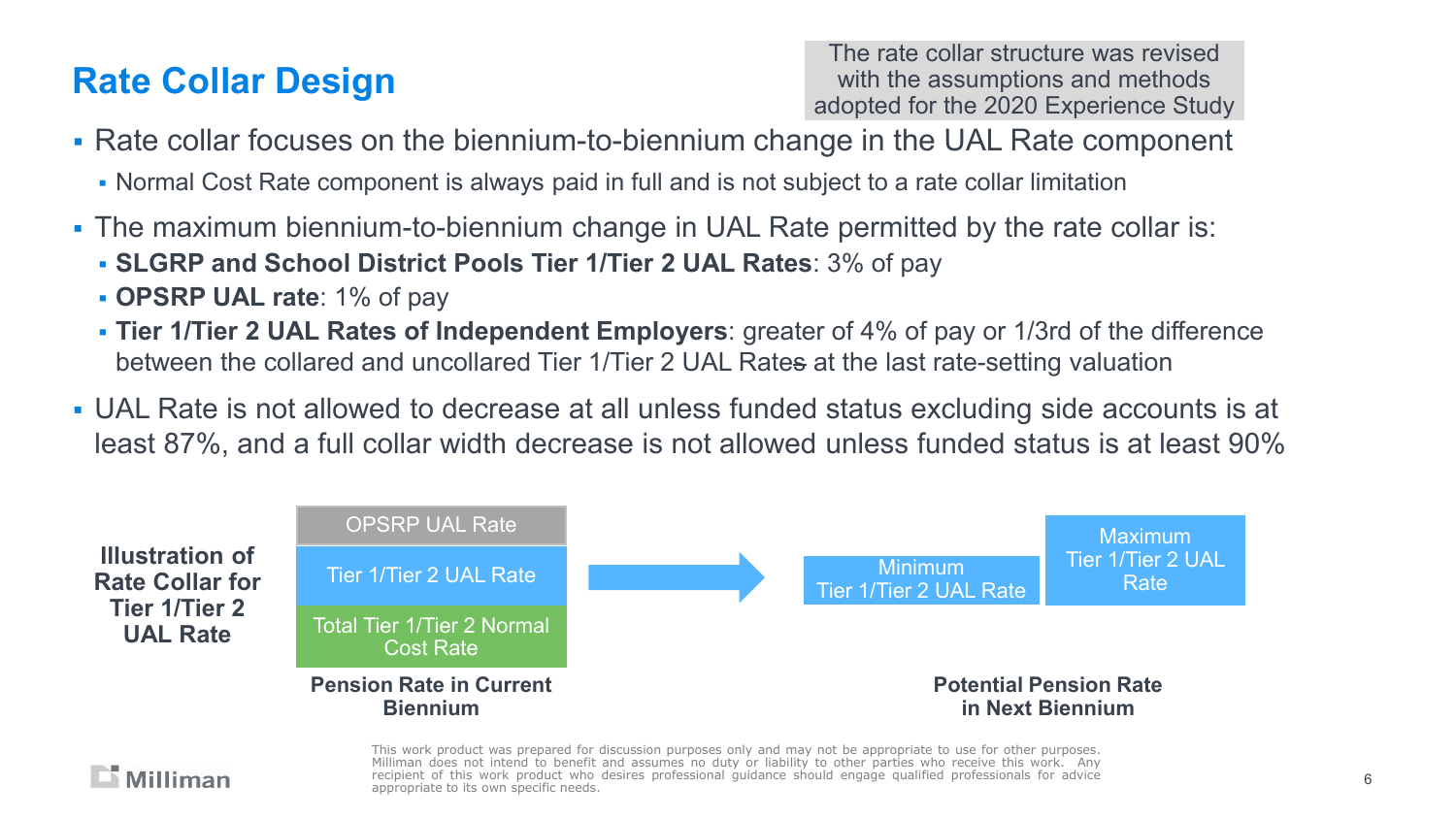

## **Steady Return Model**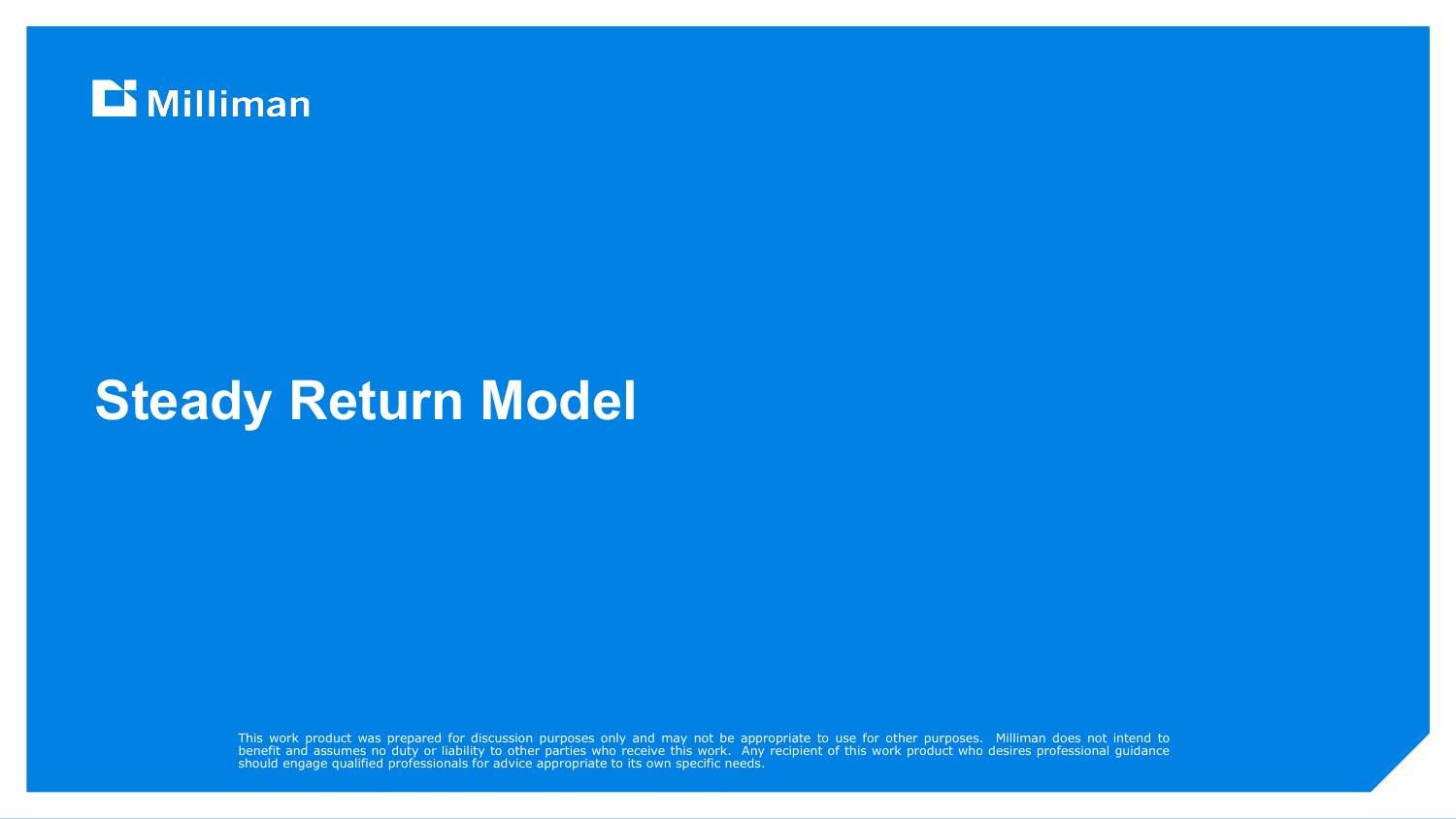## **Steady Return Model**

- The next four slides show financial projections under the current rate setting structure
	- Employer rates adjust each biennium, with changes limited by the rate collar
- Four scenarios for **steady annual actual future investment** return are shown
	- **+5.0%; +6.25%; +6.9%; +9.0%**
- While actual future returns won't be steady year-to-year, the steady return model clearly illustrates the financial dynamics
	- More realistic "noisy" future returns will be shown in the variable return model later in this presentation
	- The effects of near-term and/or long-term future annualized returns worse than +5.0% are captured in the variable return model
- Model incorporates published returns through September 2021 of +15.39%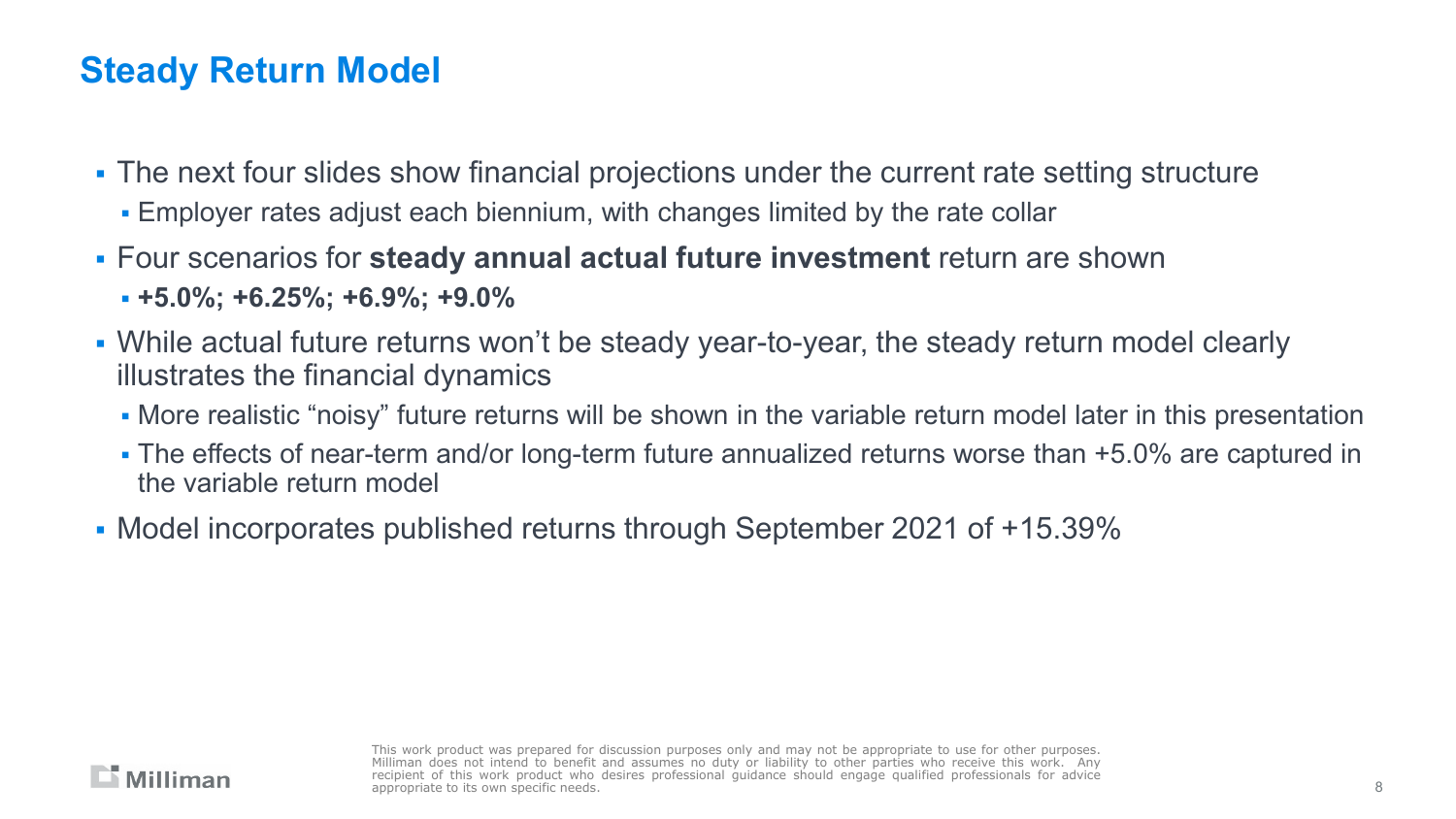## **Employer Collared Base Pension Rates (System Average)**



- System average employer collared base pension rates in 2023-25 are projected to increase from 2021-23 rates, as reduction in assumed rate to 6.90% increased the normal cost
- Year-to-date 2021 investment outperformance does not reduce UAL rate due to collar restrictions, but instead provides a cushion which limits the potential increases from underperformance in following biennia
- Blue line: rates decrease as new OPSRP members replace exiting Tier 1 / Tier 2s

 $\Box$  Milliman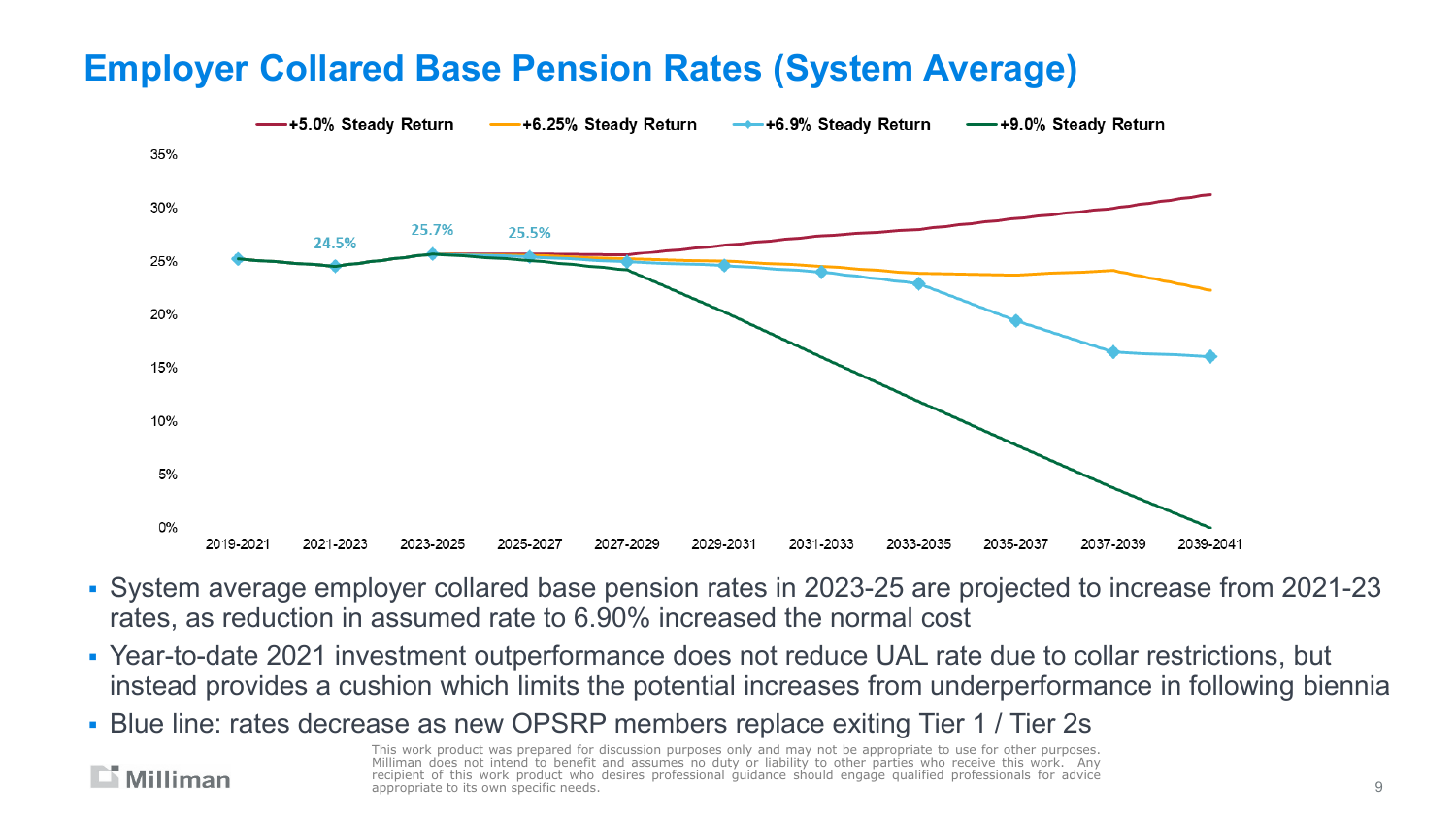## **Biennial Change in Collared Base Rate (System Average)**



#### $\Box$  Milliman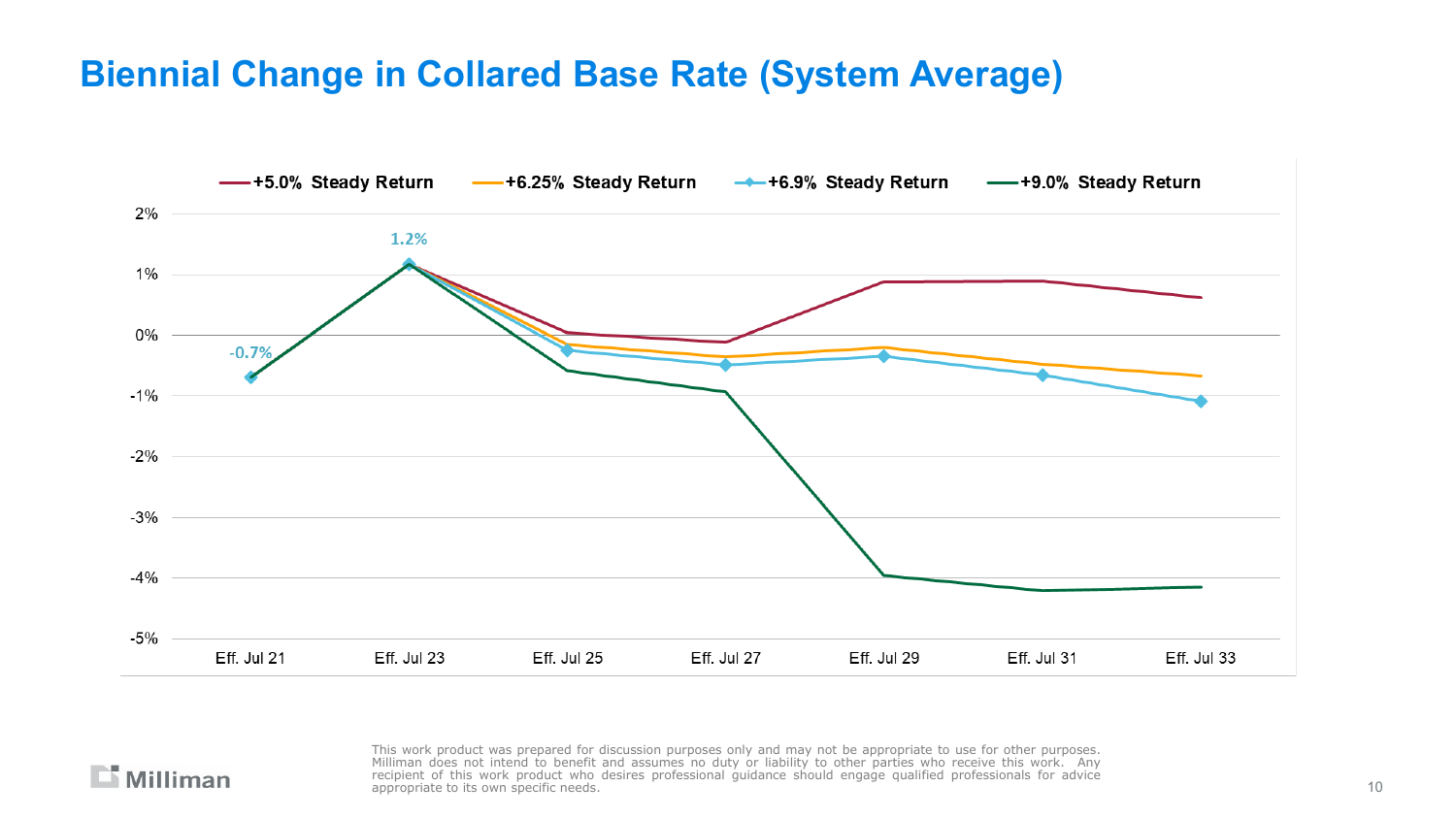## **System Funded Status (Excluding Side Accounts)**



- 2021 funded status increases due to estimated year-end 2021 investment returns
- In steady +6.9% return scenario, funded status projected to reach 100% in 2036

#### $\Box$  Milliman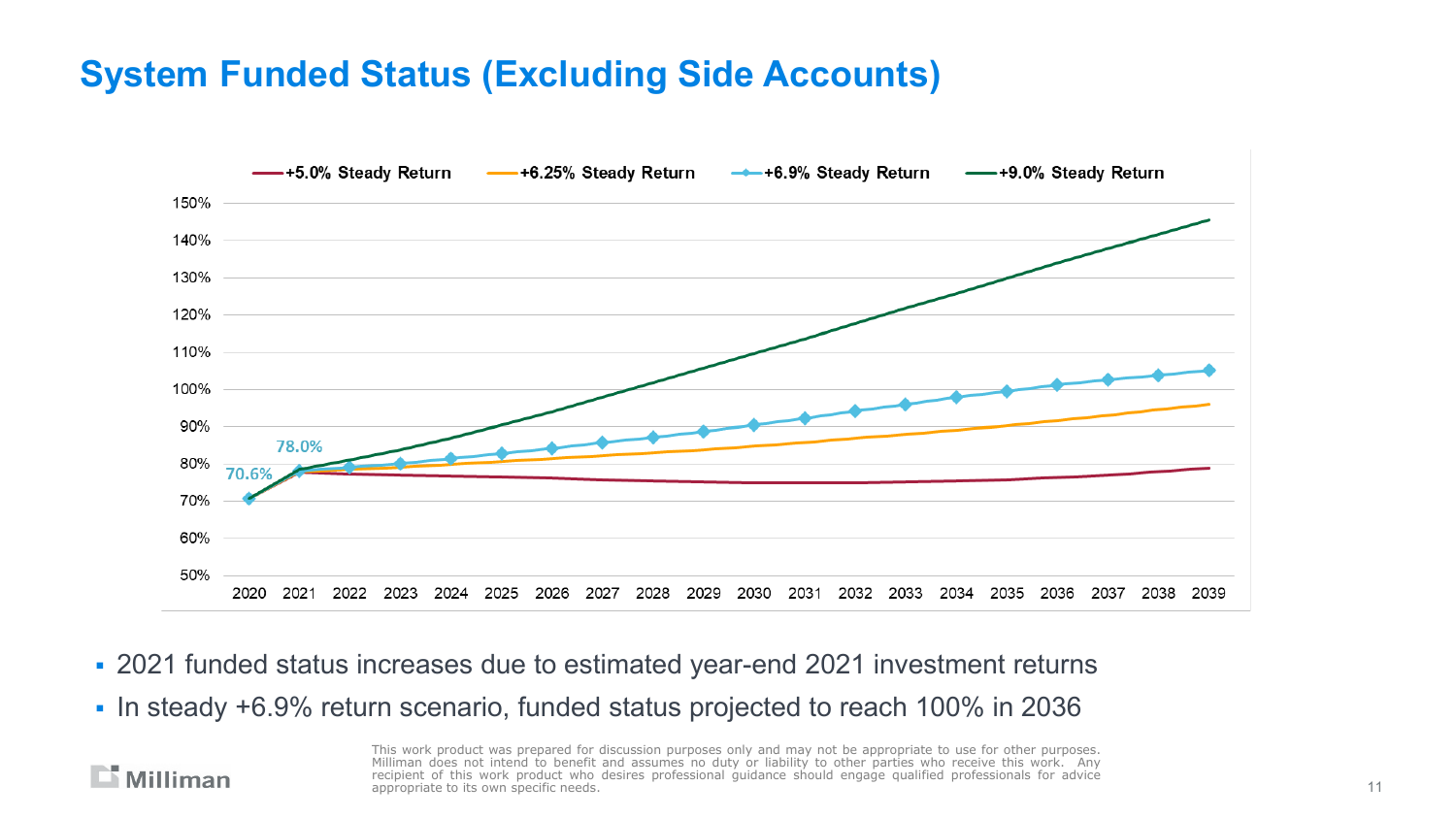## **System Funded Status (Including Side Accounts)**



- 2021 funded status increases due to estimated year-end 2021 investment returns
- In steady +6.9% return scenario, funded status projected to reach 100% in 2036

 $\Box$  Milliman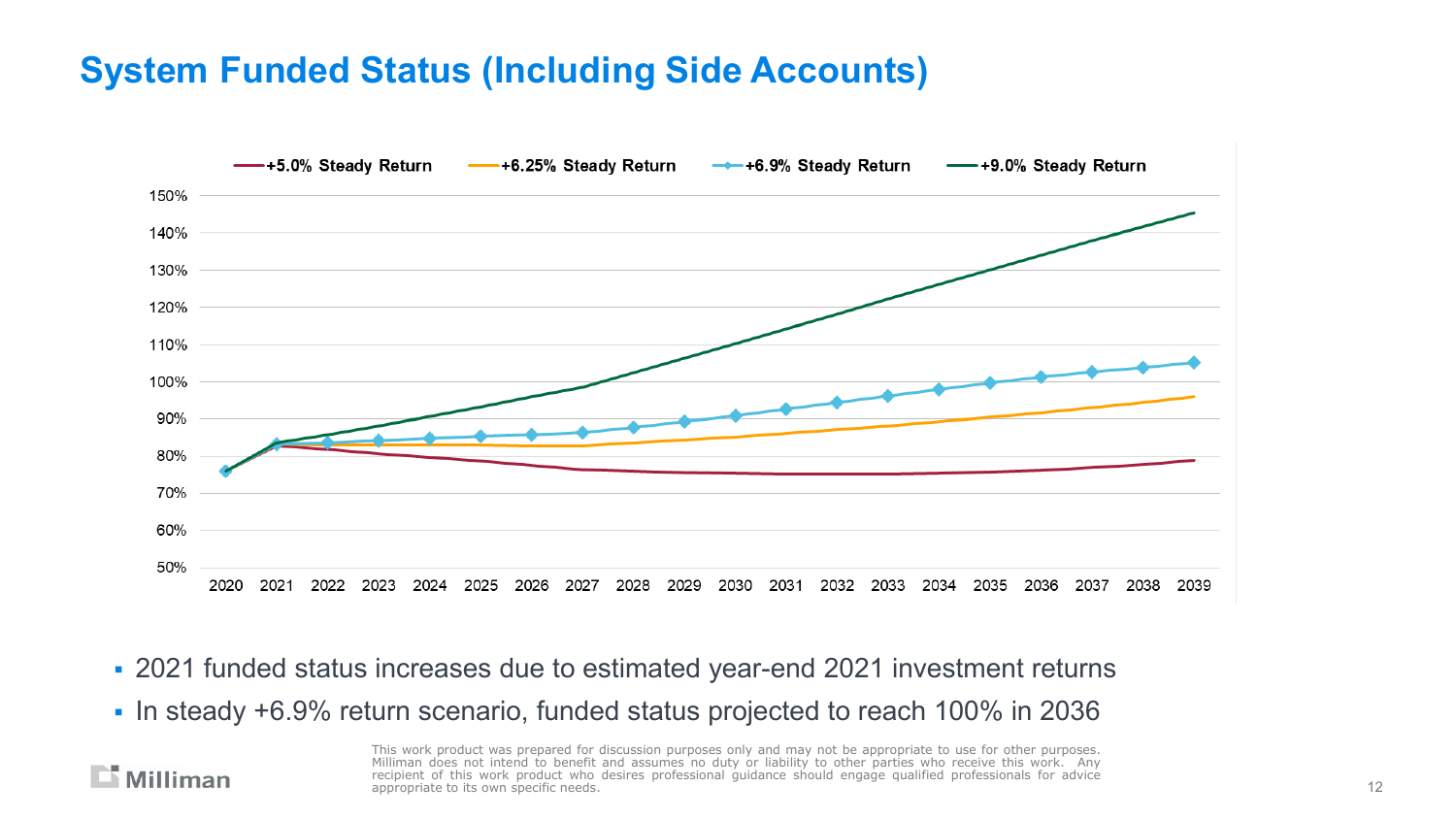## **UAL (Unfunded Actuarial Liability) Excluding Side Accounts**



- 2021 UAL decreases due to estimated year-end 2021 investment returns
- At steady +6.9% returns, UAL remains relatively level for a couple years before declining to below \$0 at year-end 2036

#### $\Box$  Milliman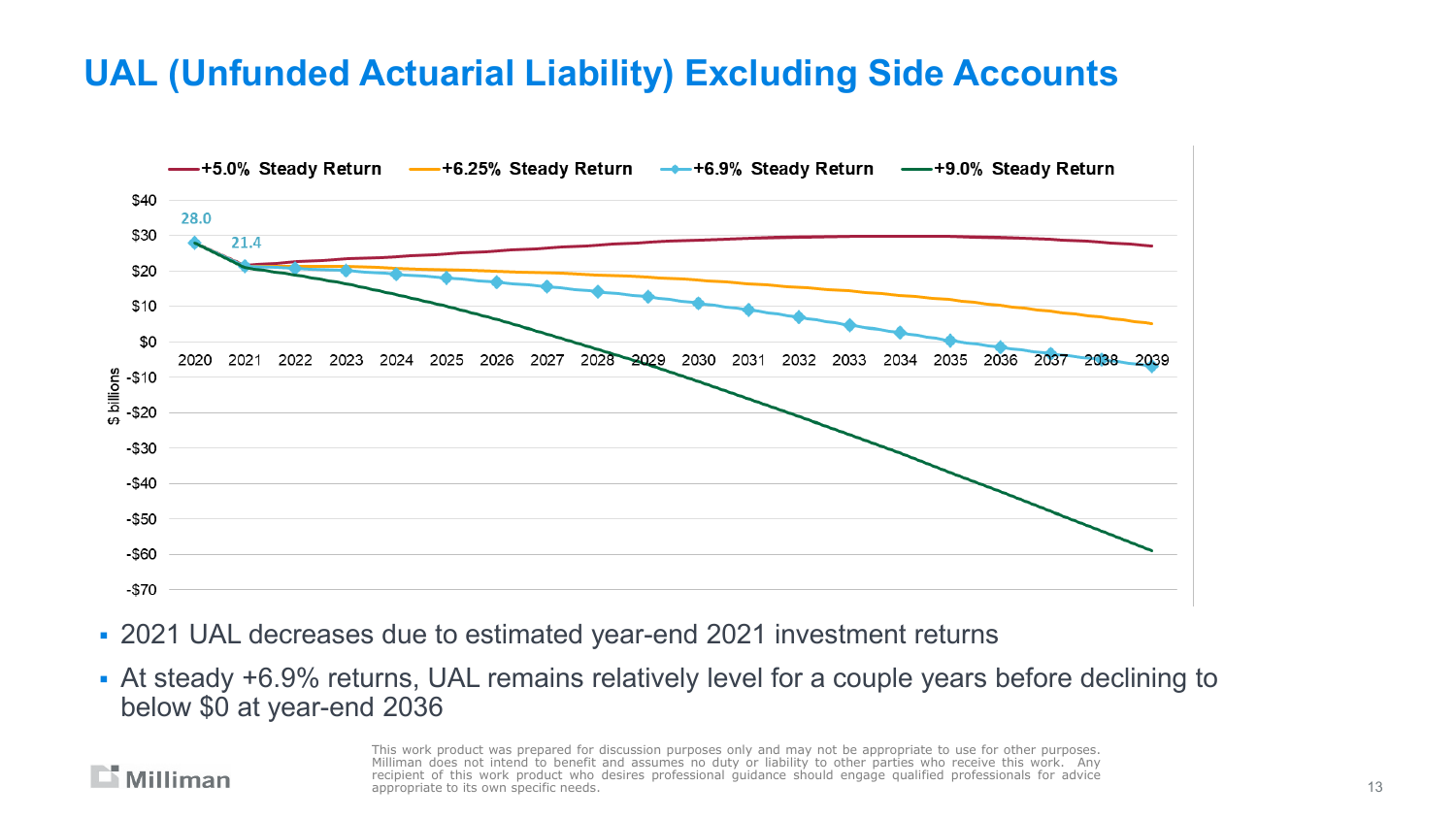#### **Cash Flow and Asset Balance at +6.90% Actual Return**



 $\Box$  Milliman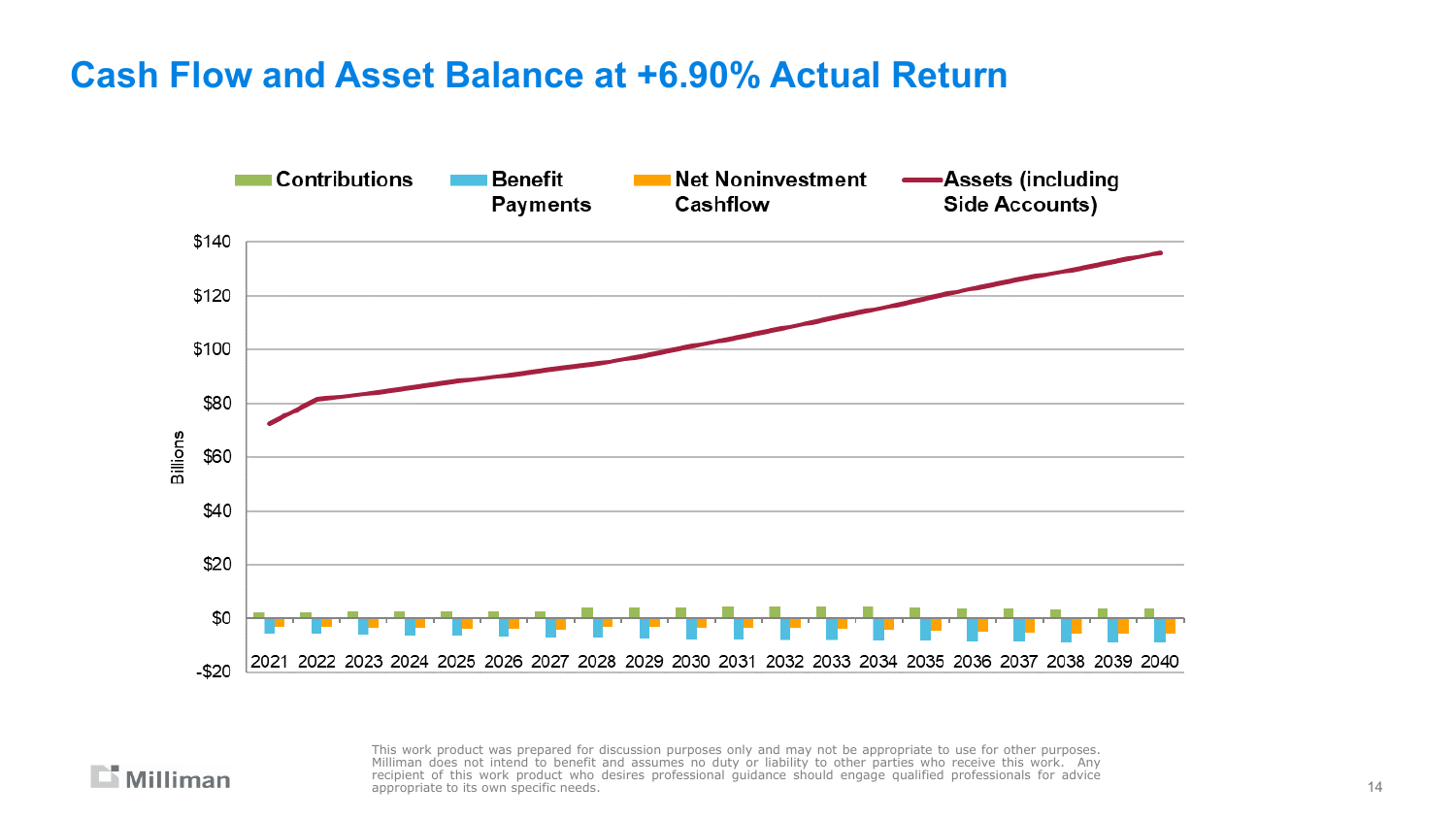## **Cash Flows as % of Assets at +6.90% Actual Future Return**



2021 2022 2023 2024 2025 2026 2027 2028 2029 2030 2031 2032 2033 2034 2035 2036 2037 2038 2039 2040

Net Noninvestment Cashflow = Contributions – Benefit Payments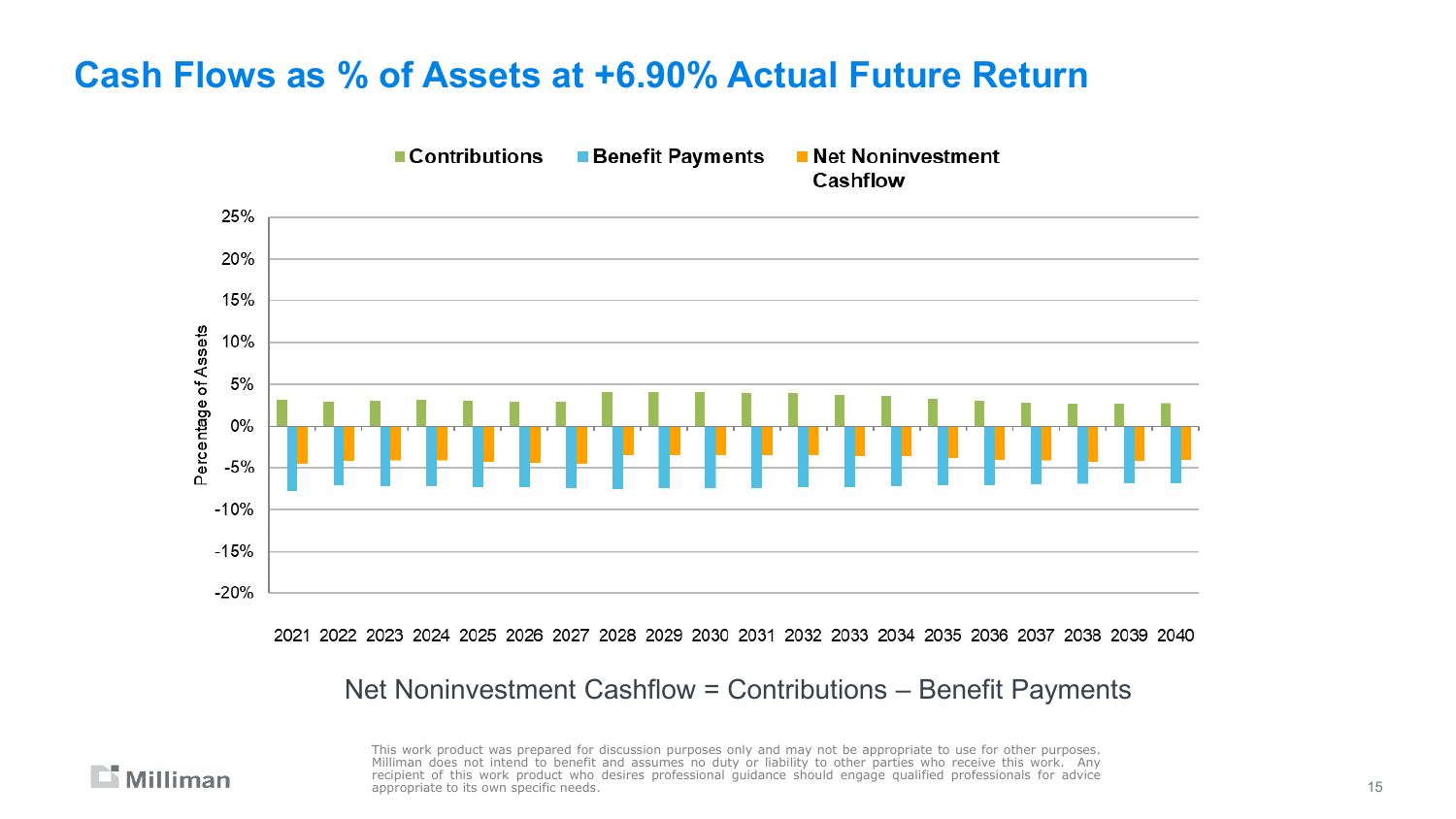#### **Cash Flow and Asset Balance at +0.00% Actual Return**



 $\Box$  Milliman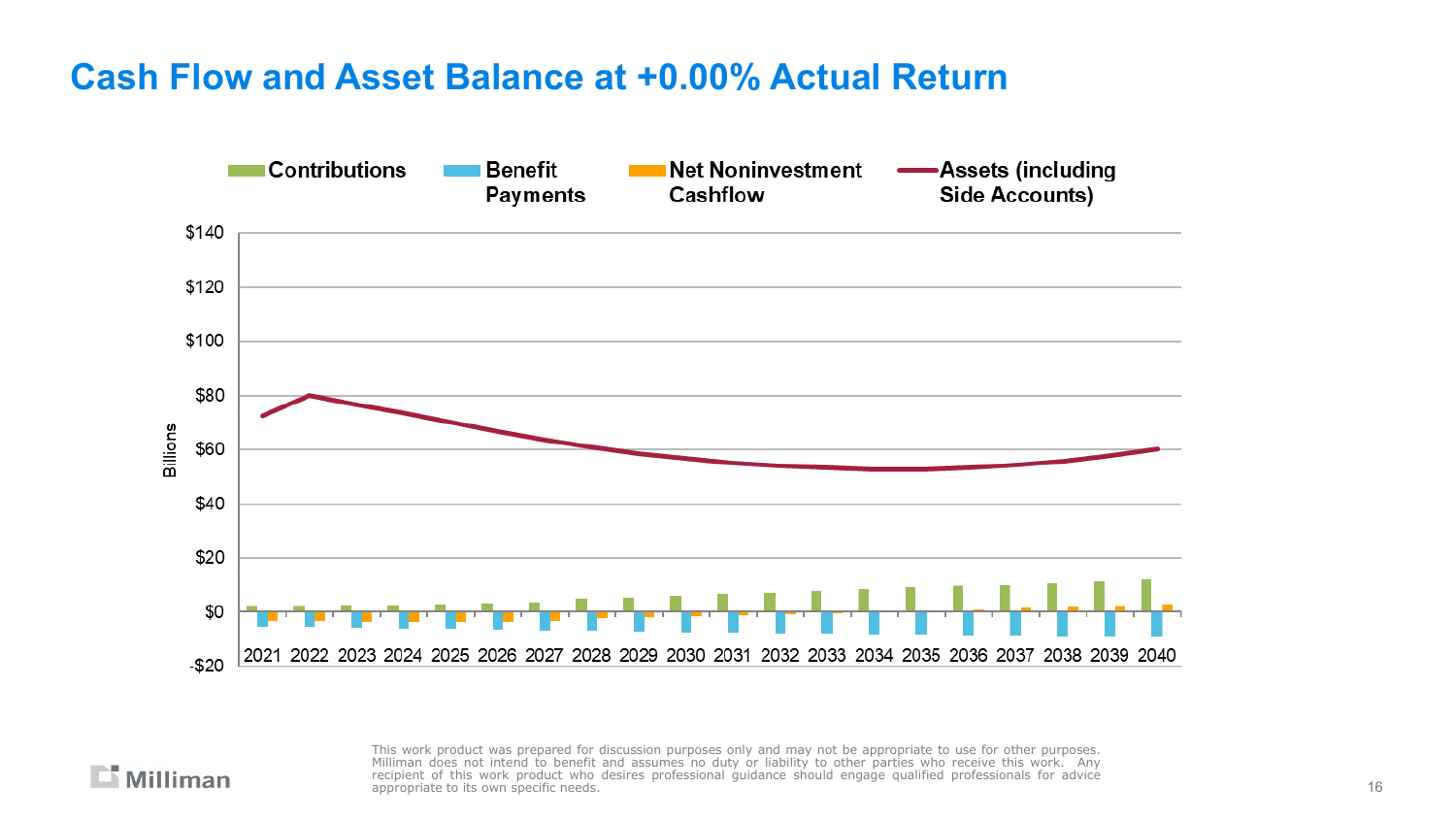## **Cash Flows as % of Assets at +0.00% Actual Future Return**

 $\mathbb{L}$  Milliman



2021 2022 2023 2024 2025 2026 2027 2028 2029 2030 2031 2032 2033 2034 2035 2036 2037 2038 2039 2040

Net Noninvestment Cashflow = Contributions – Benefit Payments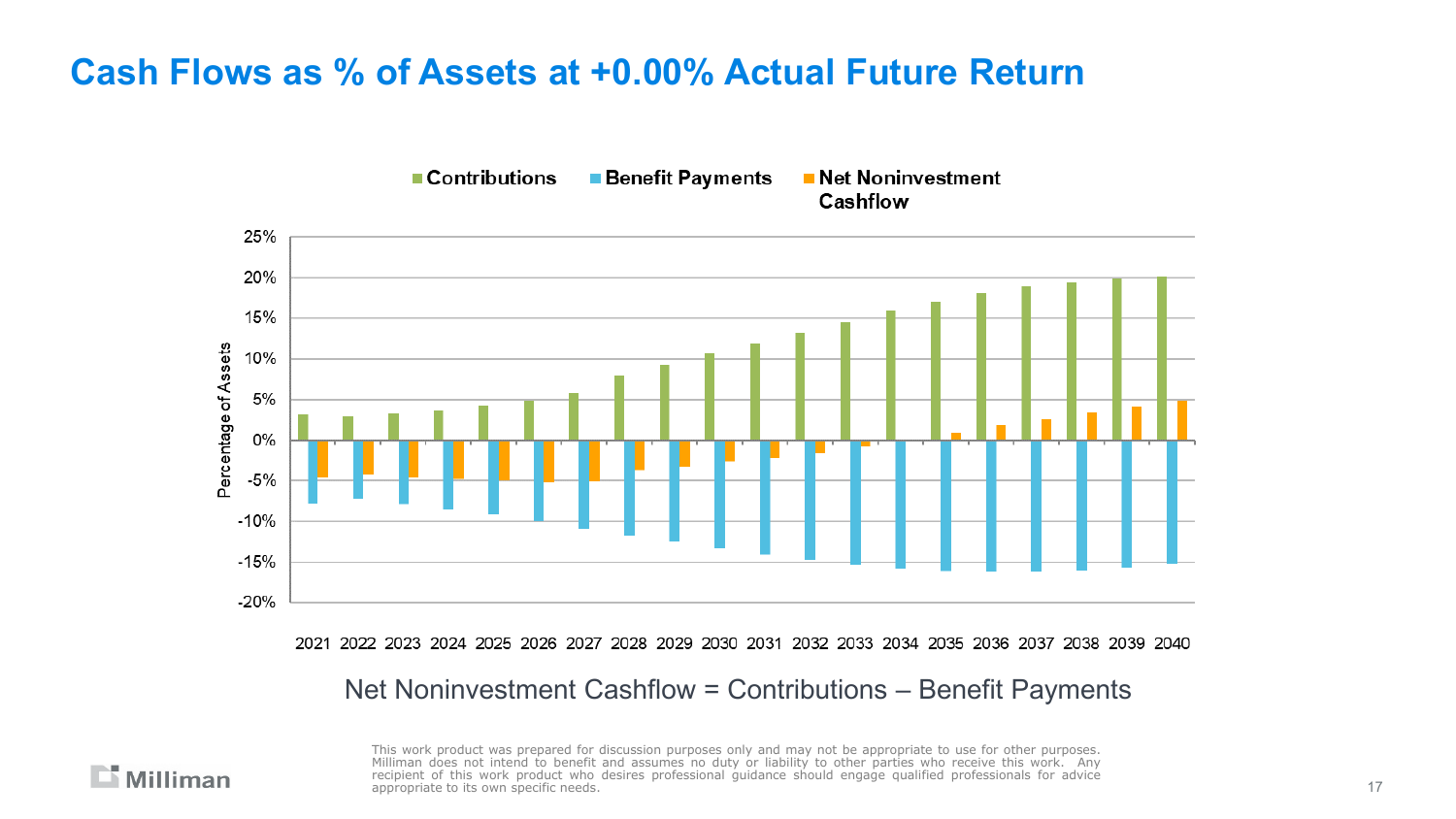

## **Variable Return Model**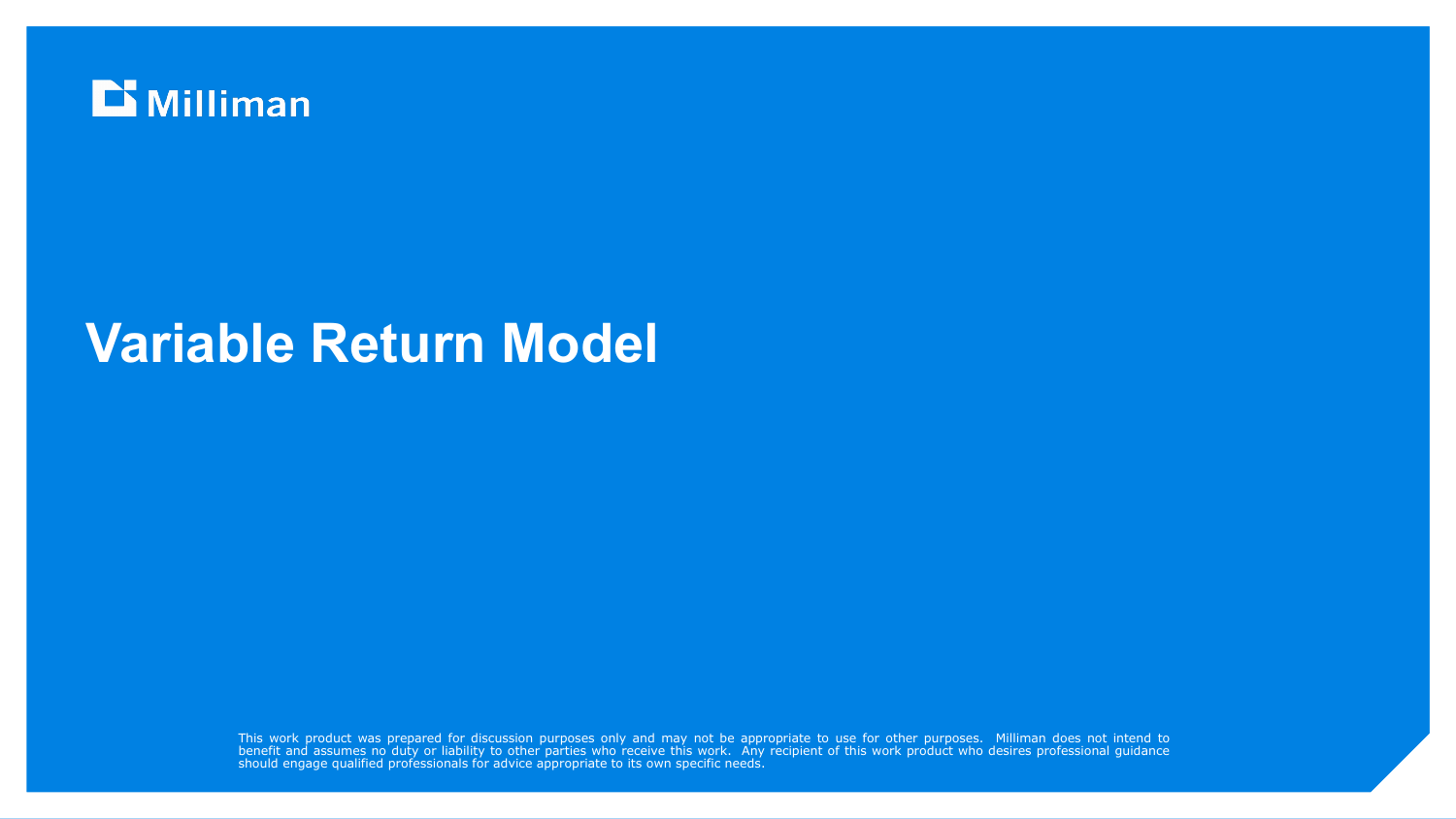## **Variable Return Model**

- Model results are likelihood ranges instead of a single amount
	- The range's distribution is based on a stochastic simulation using 10,000 trials
	- Scenarios were developed by our national capital market specialists, and use the current OPERF target asset allocation policy; for these scenarios, the **median annualized average geometric 20 year return is 6.86%**
	- **Model incorporates published returns through September 2021**
- In our results charts, the dots represent median  $(50<sup>th</sup>$  percentile) outcomes
- We display model results from the  $5<sup>th</sup>$  to  $95<sup>th</sup>$  percentiles
	- Ten percent of model outcomes fall outside of the depicted range
- **The chart format is demonstrated on the next slide**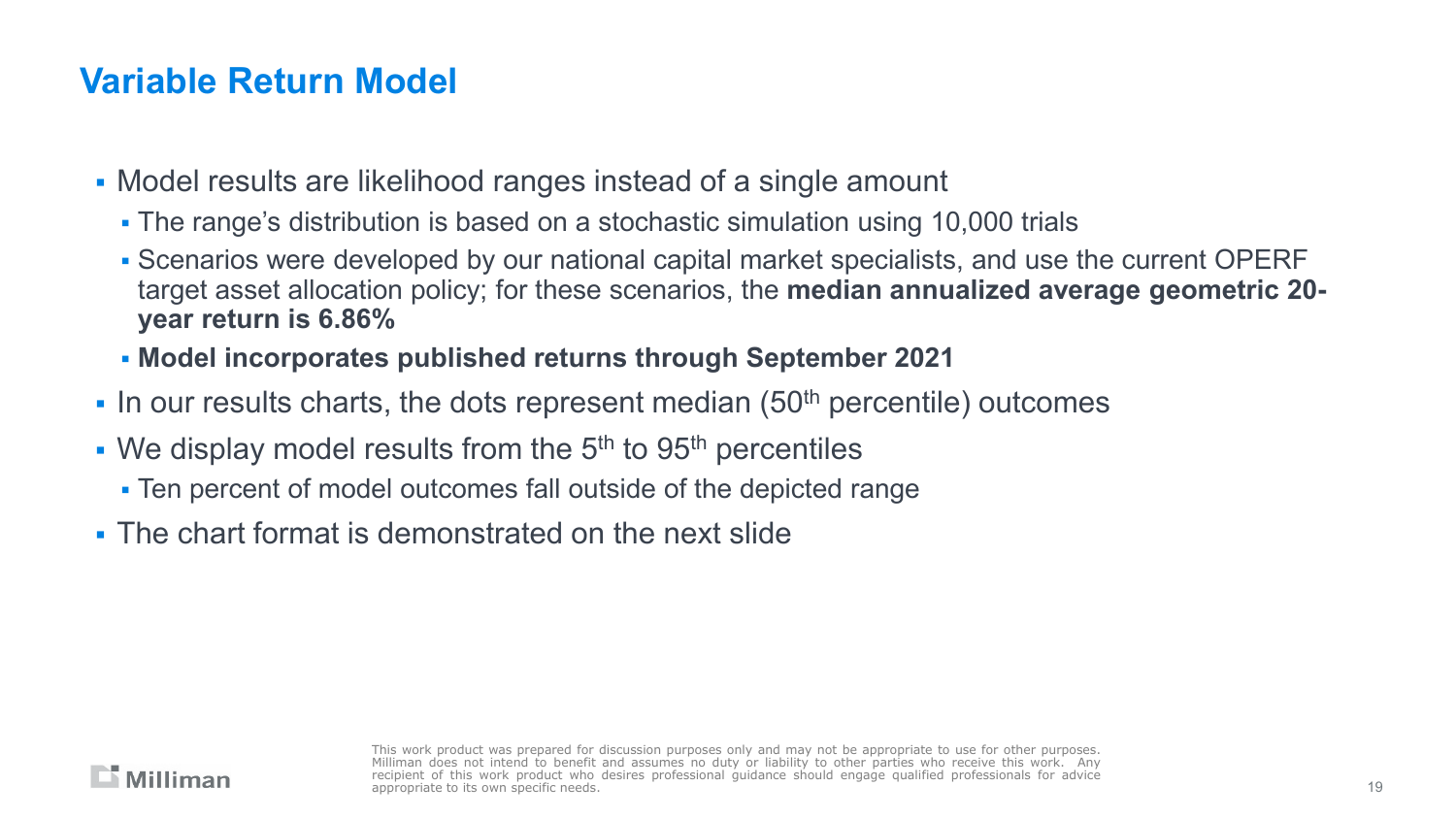## **PERS Fund Rate of Return**

#### Projected 2022 Investment Returns



 $\mathbf{r}$  Milliman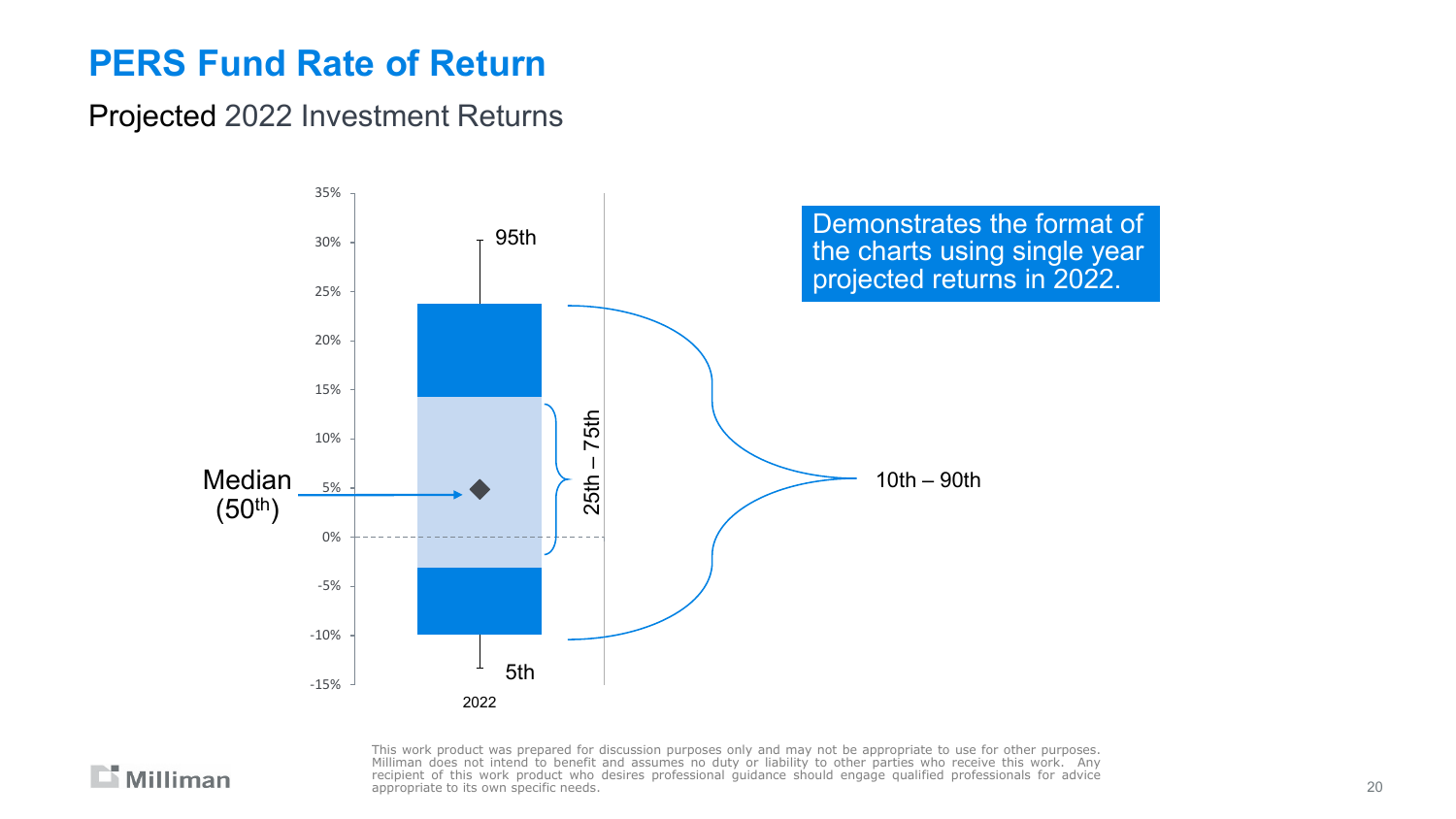## **PERS Fund Rate of Return**

#### Single Calendar Year Investment Returns

Our capital market outlook model projects lower median returns in the first few years following 2021 due to current low yields on fixed income. Higher median single-year returns are projected in the latter portion of the modeling period.



95th ─ 30.5% 30.2% 29.8% 30.8% 30.8% 30.8% 31.6% 31.6% 31.4% 32.4% 32.1% 32.8% 32.7% 32.7% 32.5% 32.9% 32.8% 32.3% 32.5% 32.7% 90th 27.4% 23.8% 24.1% 24.2% 24.2% 24.7% 24.8% 24.8% 25.2% 25.5% 25.2% 26.3% 26.3% 26.2% 26.3% 26.1% 26.5% 26.1% 26.1% 26.2% 75th 22.2% 14.3% 14.4% 14.3% 14.7% 14.8% 15.5% 15.5% 15.4% 15.7% 15.6% 16.6% 16.3% 16.8% 16.5% 16.6% 16.7% 16.6% 16.8% 16.7% 50th ● 16.8% 4.9% 5.0% 4.9% 5.1% 5.5% 6.1% 6.1% 6.4% 6.1% 6.3% 7.2% 7.2% 7.2% 7.4% 7.4% 7.2% 7.5% 7.4% 7.2% 25th 11.7% -3.1% -3.3% -3.2% -3.0% -2.8% -2.3% -1.9% -2.2% -2.1% -2.0% -1.1% -0.8% -0.9% -1.0% -1.0% -1.1% -0.9% -1.0% -0.8% 10th 7.5% -9.9% -9.7% -9.7% -9.6% -9.2% -8.9% -8.6% -8.7% -8.7% -8.7% -7.7% -7.6% -7.5% -7.5% -7.6% -7.6% -7.5% -7.4% -7.6% 5th ─ 5.2% -13.3% -13.3% -13.4% -13.3% -12.8% -12.3% -12.4% -12.2% -12.4% -12.3% -11.3% -11.0% -10.9% -11.1% -11.2% -10.9% -11.0% -11.1% -11.0%

 $\Box$  Milliman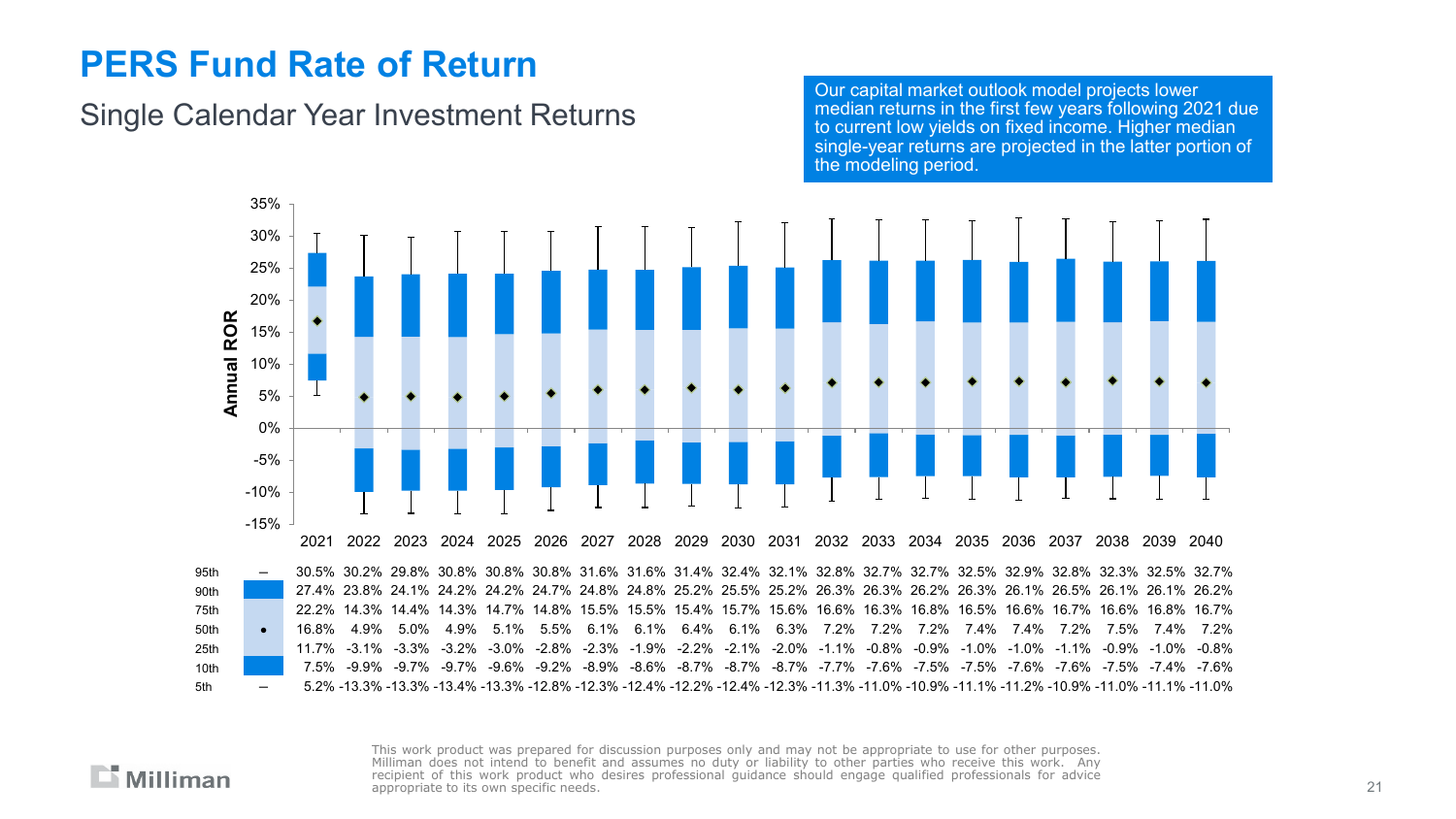#### **Average Annualized Rate of Investment Return**

Post-2021 Modeled Returns (Geometric Average)

 $\Box$  Milliman

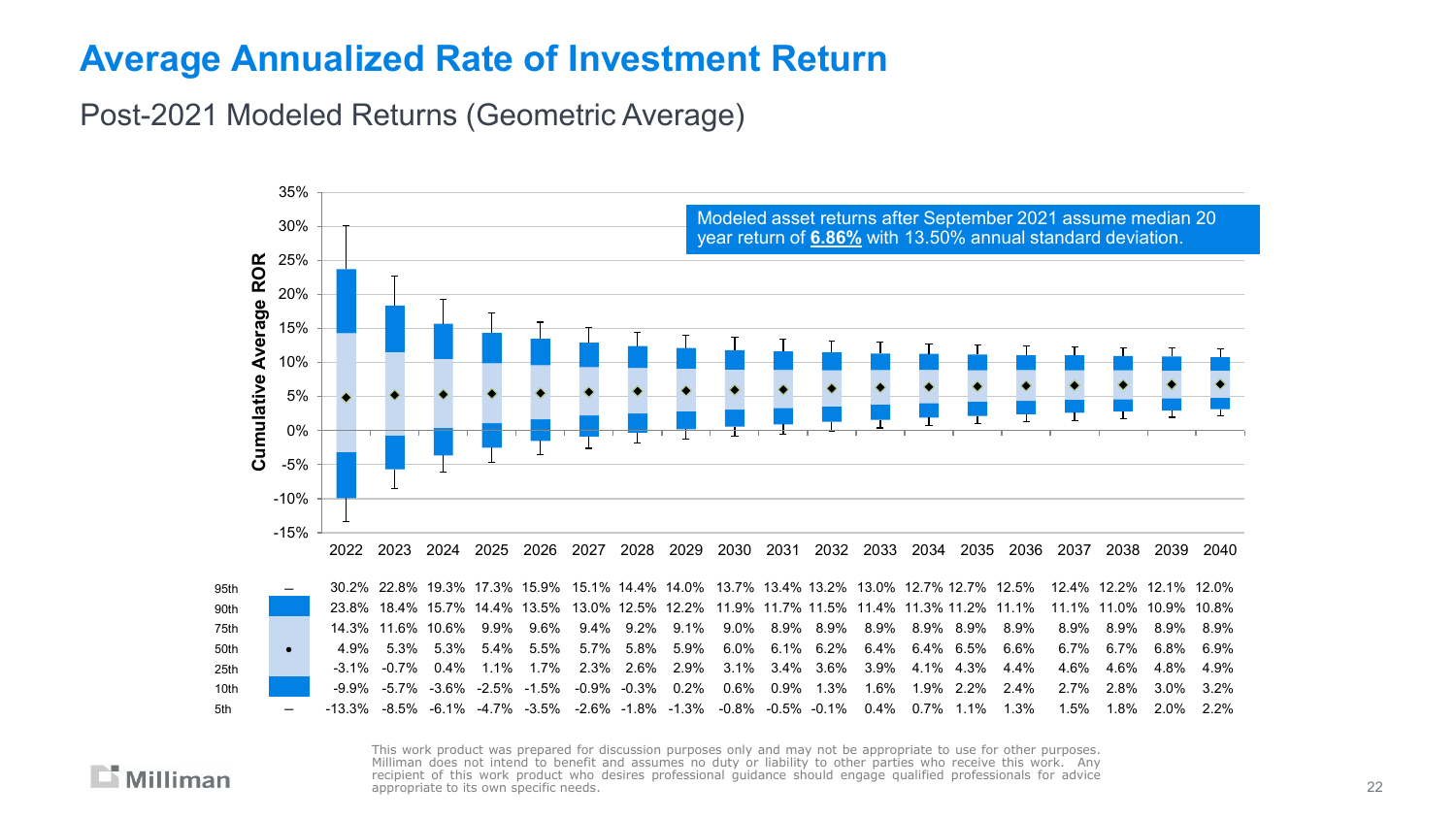#### **Average Annualized Rate of Investment Return**

Post-2020 Modeled Returns (Geometric Average)



 $\Box$  Milliman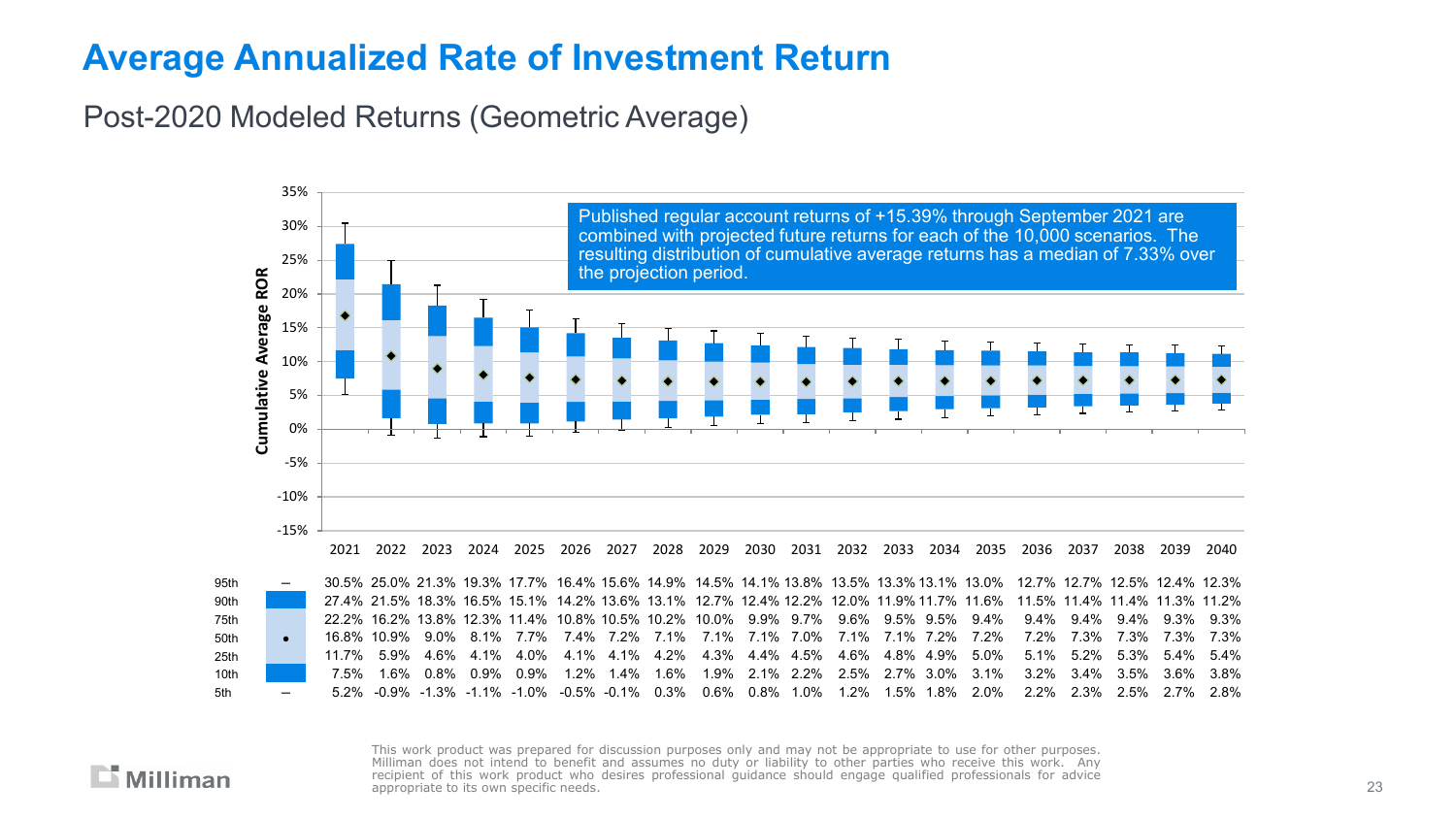## **Employer Collared Base Pension Rates (System Average)**

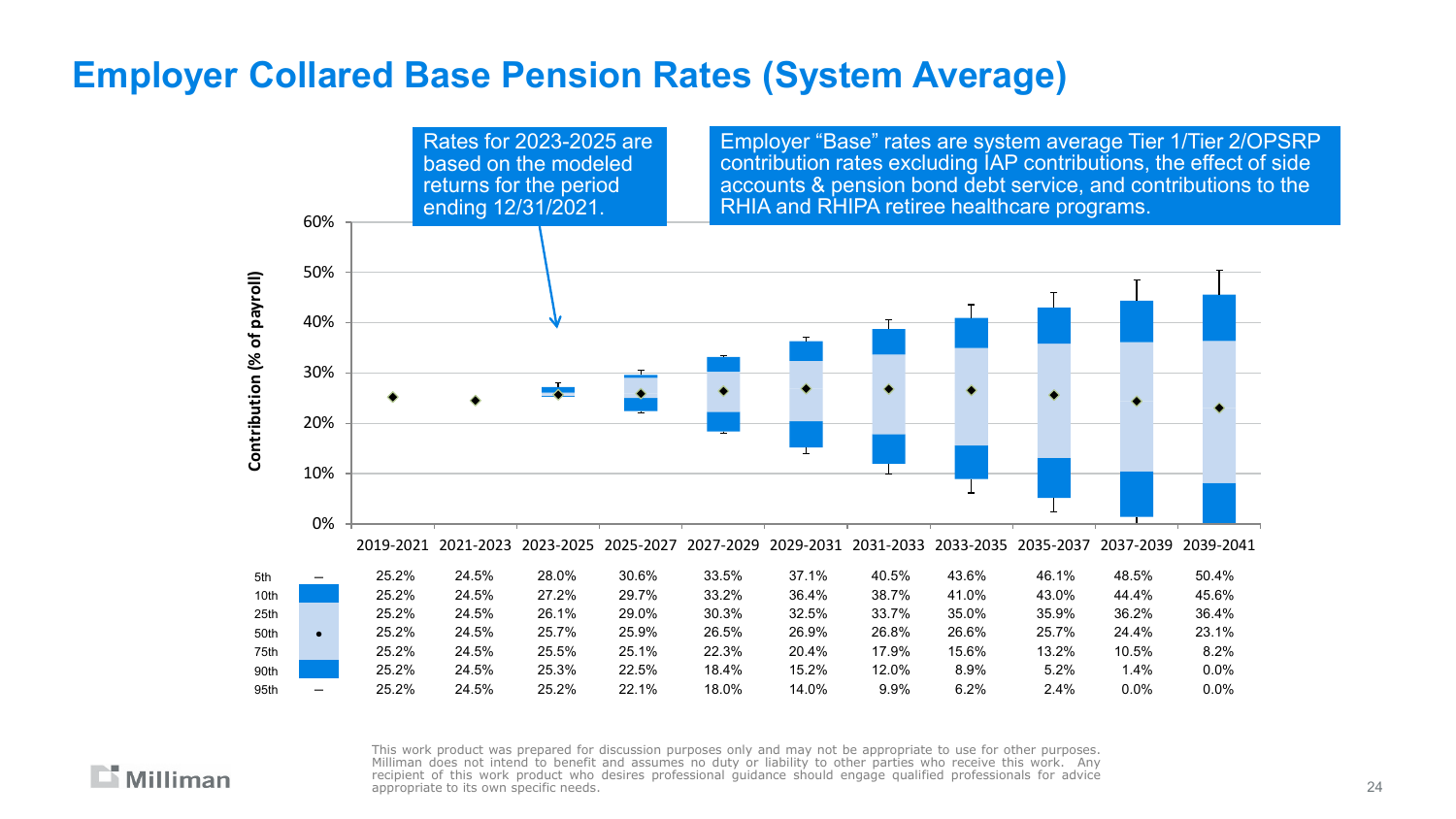## **Biennial Change in Employer Collared Base Pension Rate**

#### System Average Rates

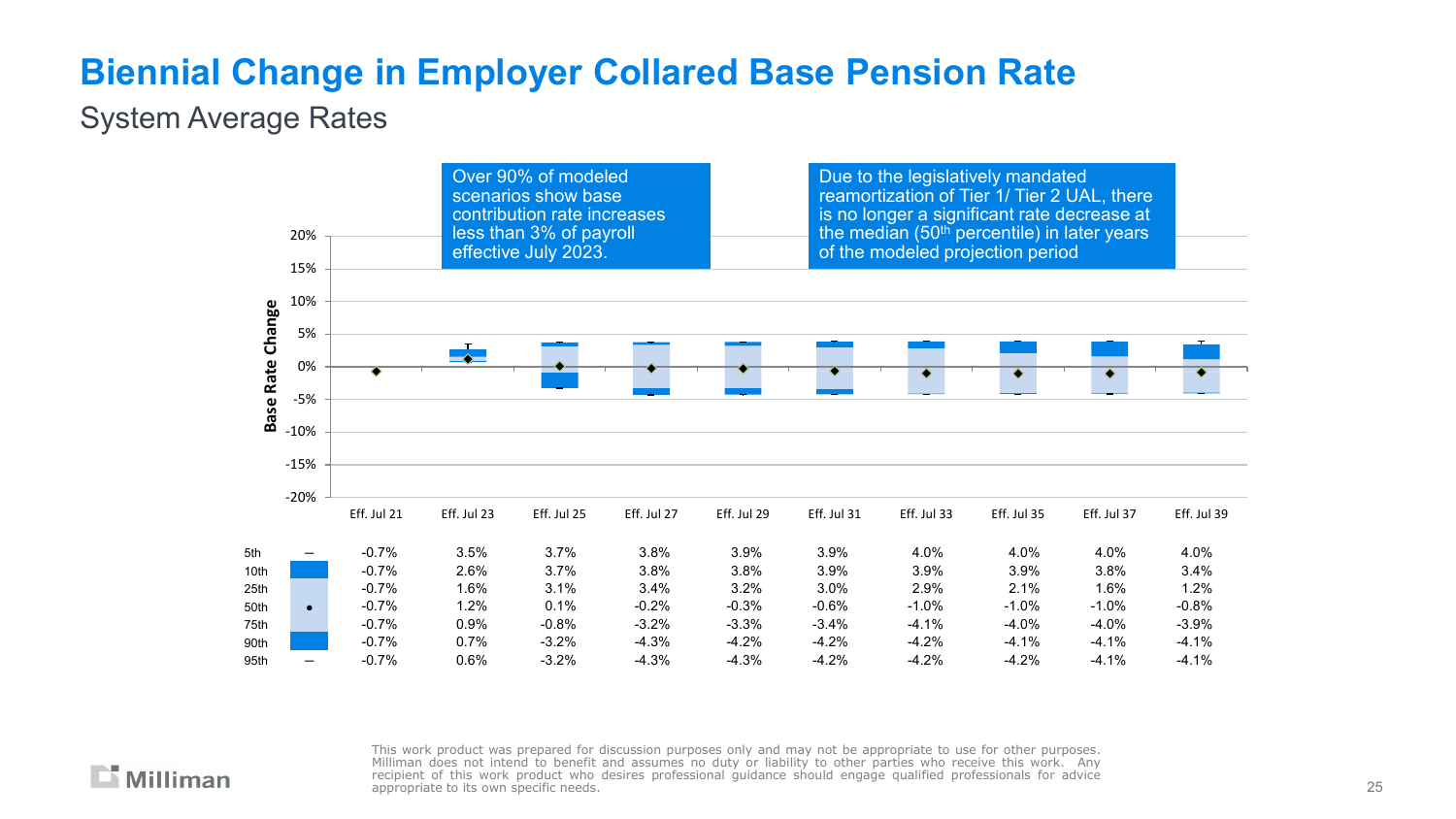## **Employer Collared Net Pension Rates (System Average)**

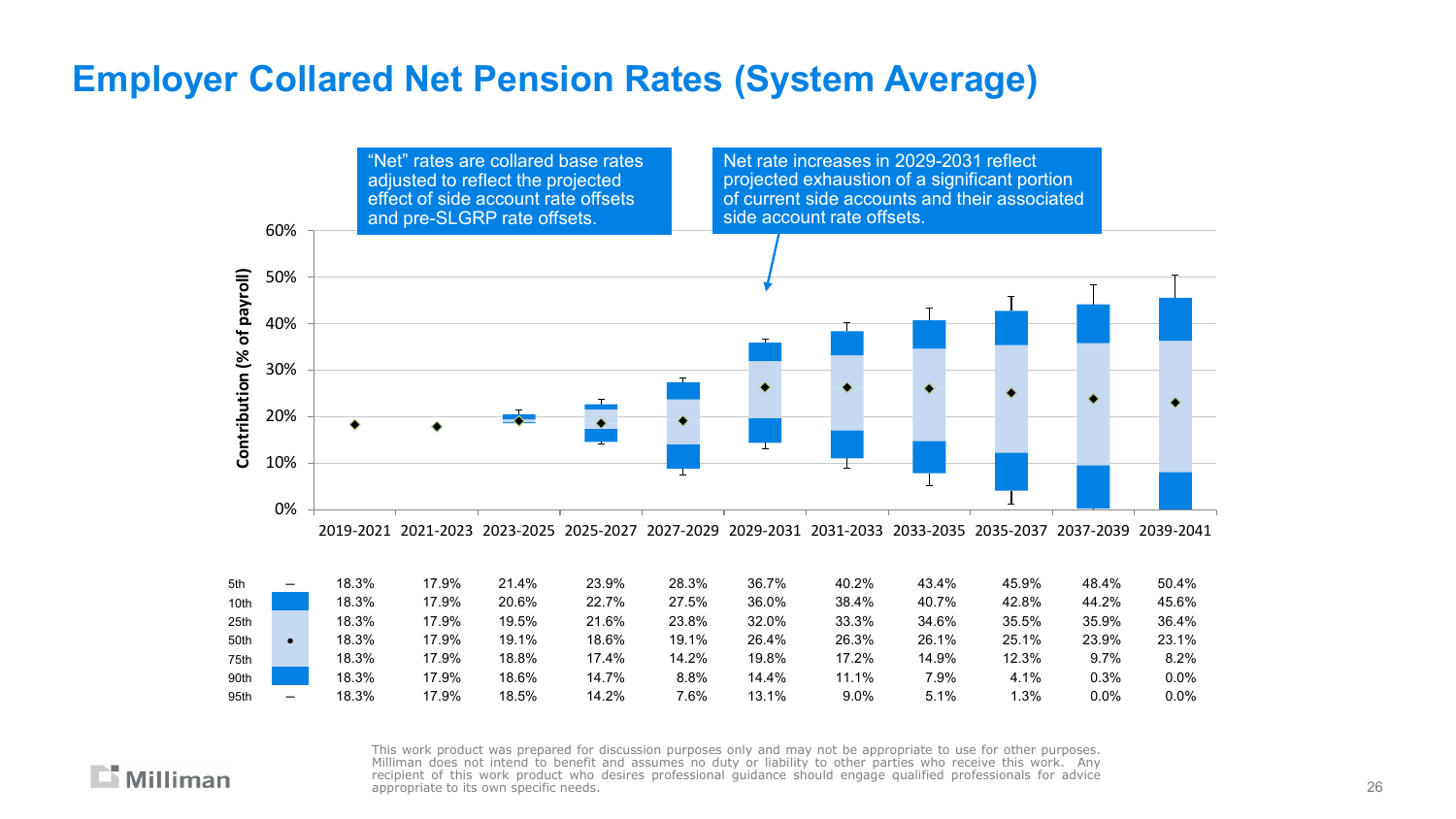## **Biennial Change in Collared Net Pension Rate**

#### System Average Rates



 $\Box$  Milliman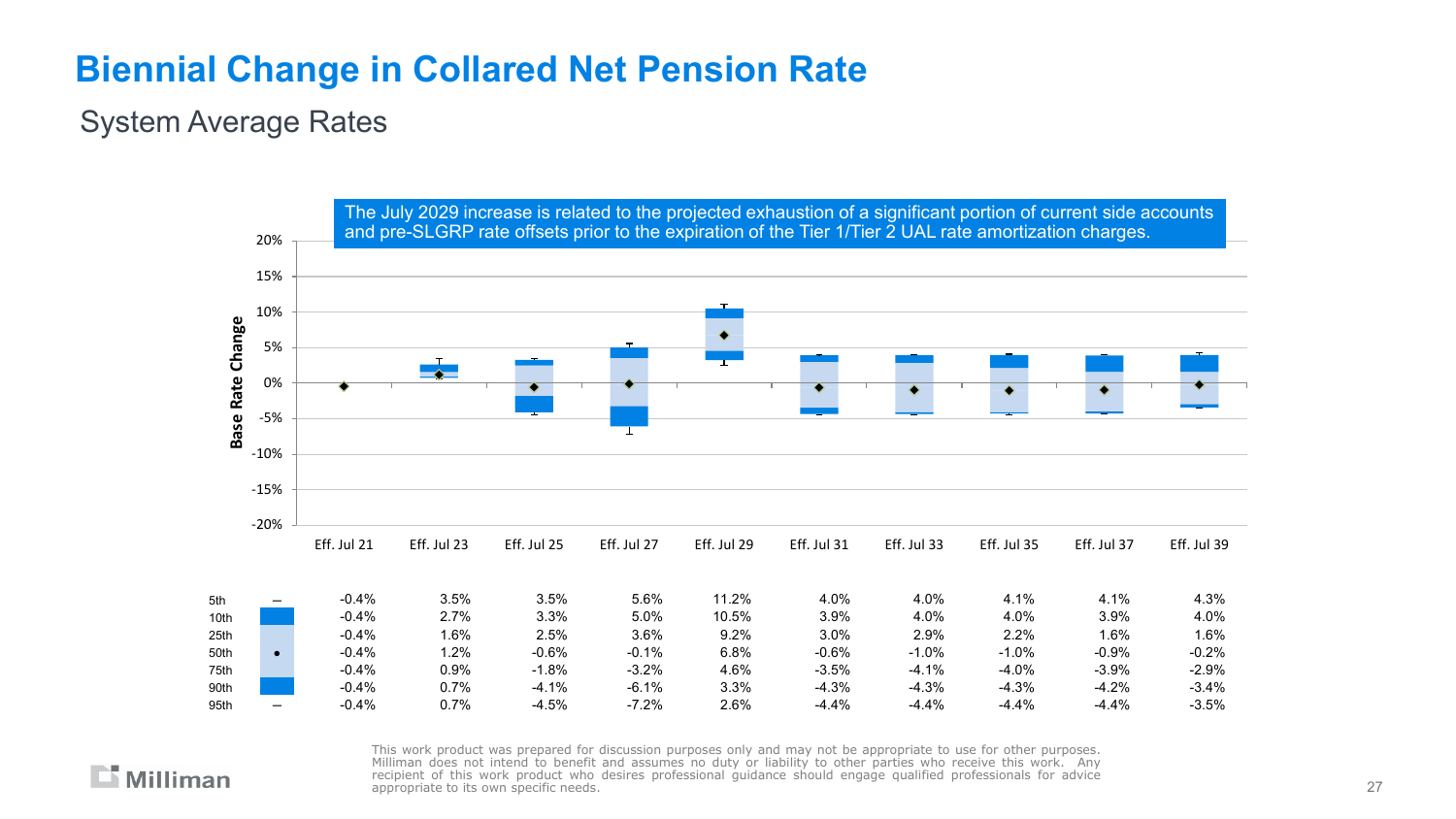#### **Funded Status (Excluding Side Accounts)**



95th ─ 70.6% 86.6% 98.1% 107.0% 115.8% 124.2% 130.6% 138.8% 146.7% 156.6% 165.9% 176.1% 186.9% 197.8% 209.7% 225.3% 237.6% 252.2% 267.9% 283.1% 90th 70.6% 84.6% 92.8% 99.2% 105.4% 110.3% 115.6% 121.7% 128.3% 134.4% 140.7% 147.9% 156.3% 164.4% 173.0% 182.7% 192.8% 203.1% 215.9% 224.3% 75th 70.6% 81.2% 85.0% 88.0% 90.6% 93.0% 95.5% 98.9% 102.3% 105.9% 109.2% 112.7% 116.3% 121.3% 126.1% 131.4% 137.5% 142.8% 148.0% 154.3% 50th ● 70.6% 77.7% 77.4% 77.3% 77.4% 77.9% 78.3% 79.1% 79.9% 81.1% 82.6% 83.9% 86.5% 89.4% 91.6% 94.2% 97.9% 101.2% 105.1% 109.0% 25th 70.6% 74.4% 70.7% 68.2% 66.4% 65.0% 64.1% 63.5% 62.9% 63.0% 63.1% 63.4% 64.4% 66.1% 67.7% 69.5% 71.3% 74.0% 76.0% 78.3% 10th 70.6% 71.6% 65.1% 61.0% 58.3% 55.3% 53.5% 51.9% 50.4% 49.9% 49.6% 48.9% 49.9% 50.4% 51.6% 52.9% 54.0% 56.4% 57.9% 60.2% 5th ─ 70.6% 70.1% 62.1% 57.3% 53.7% 50.4% 47.8% 46.1% 44.6% 43.5% 42.5% 42.0% 42.2% 43.4% 43.4% 44.7% 45.9% 47.4% 49.4% 51.0%

 $\mathbb{L}$  Milliman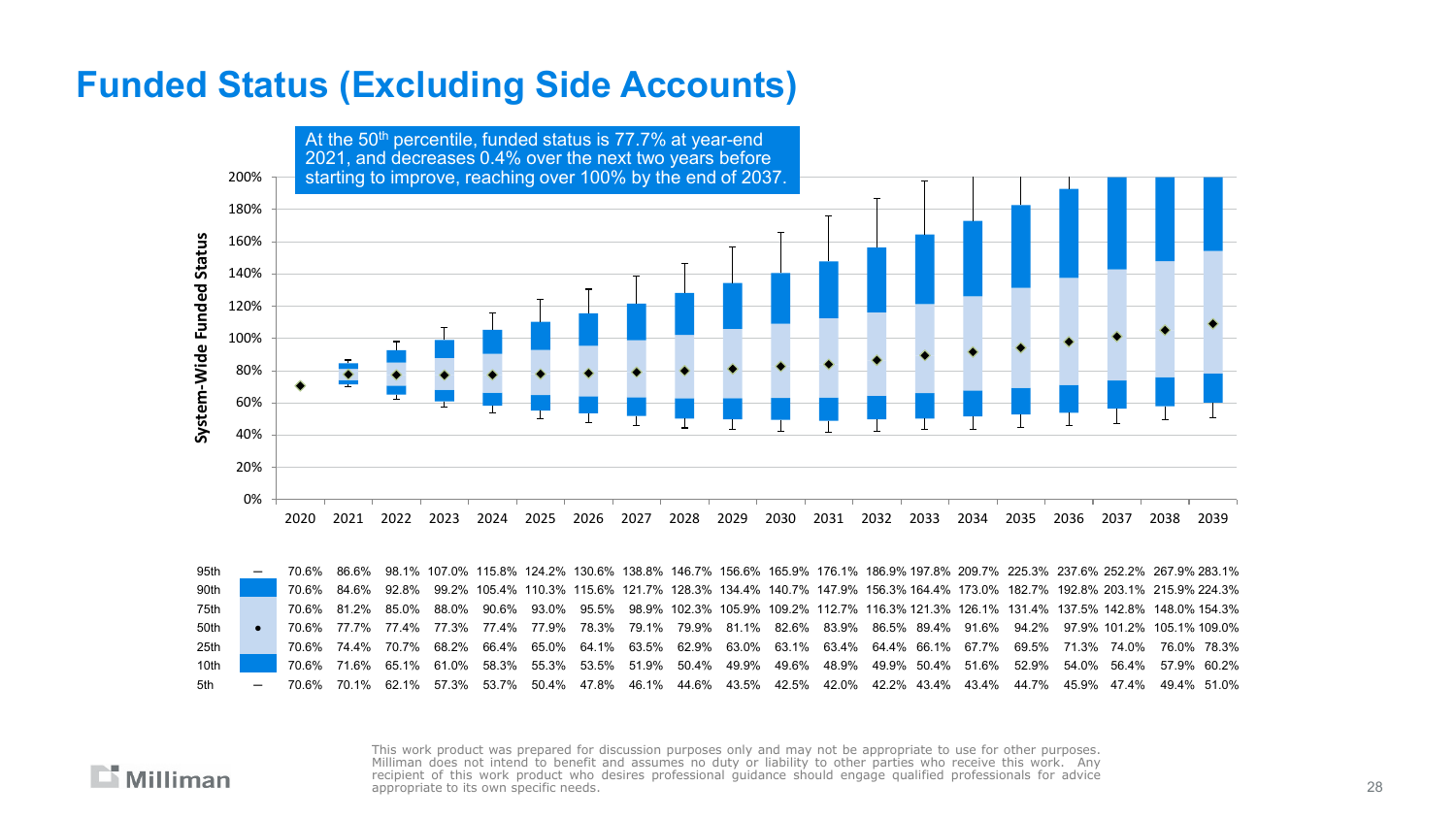#### **Funded Status (Including Side Accounts)**



95th ─ 76.0% 92.6% 104.1% 112.7% 121.1% 128.8% 134.2% 140.0% 147.8% 157.8% 167.0% 177.1% 187.8% 198.5% 210.4% 225.9% 237.9% 252.2% 267.9% 283.1% 90th 76.0% 90.4% 98.4% 104.5% 110.1% 114.1% 118.5% 122.8% 129.2% 135.4% 141.6% 148.7% 157.1% 165.1% 173.5% 183.2% 193.0% 203.1% 215.9% 224.3% 75th 76.0% 86.7% 90.1% 92.5% 94.4% 95.9% 97.7% 99.7% 103.1% 106.6% 109.8% 113.3% 116.8% 121.8% 126.5% 131.6% 137.7% 142.8% 148.0% 154.3% 50th ● 76.0% 83.0% 82.0% 81.2% 80.5% 80.2% 79.7% 79.7% 80.5% 81.6% 83.1% 84.3% 86.8% 89.7% 91.8% 94.4% 97.9% 101.2% 105.1% 109.0% 25th 76.0% 79.4% 74.8% 71.6% 68.9% 66.7% 65.0% 64.0% 63.4% 63.4% 63.4% 63.7% 64.7% 66.3% 67.9% 69.6% 71.3% 74.0% 76.0% 78.3% 10th 76.0% 76.4% 68.9% 63.9% 60.3% 56.5% 54.1% 52.3% 50.8% 50.2% 49.8% 49.1% 50.0% 50.5% 51.7% 53.0% 54.0% 56.4% 57.9% 60.2% 5th ─ 76.0% 74.8% 65.7% 60.0% 55.6% 51.5% 48.2% 46.4% 44.9% 43.7% 42.7% 42.2% 42.4% 43.5% 43.5% 44.7% 45.9% 47.4% 49.4% 51.0%

 $\mathbb{L}$  Milliman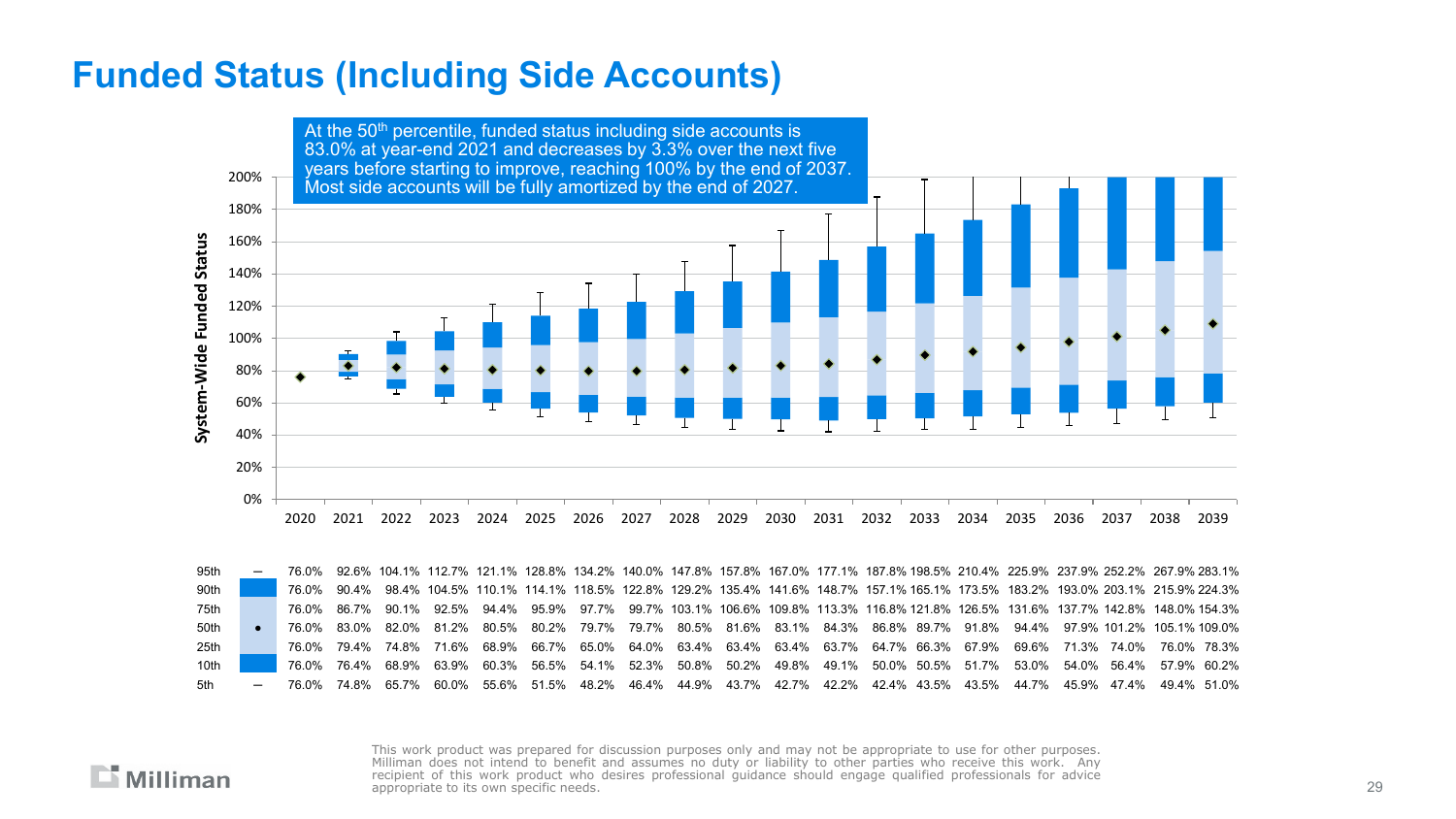## **UAL (Excluding Side Accounts)**

At the 50<sup>th</sup> percentile, the UAL excluding side accounts is \$21.8 billion at year-end 2021, grows to \$23.5 billion at the end of 2024, then declines to less than \$0 by the end of 2037.

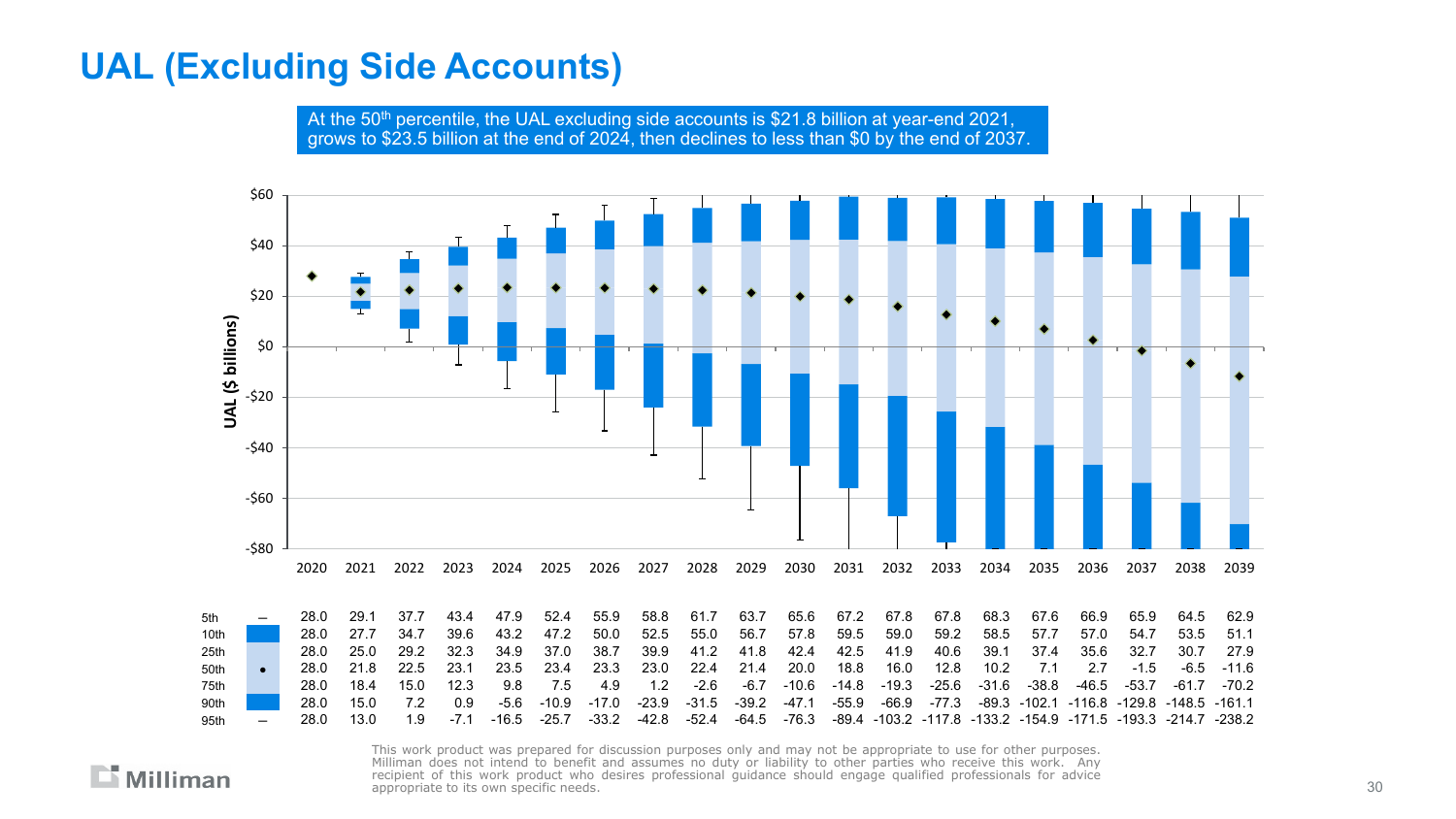#### **UAL (Including Side Accounts)**

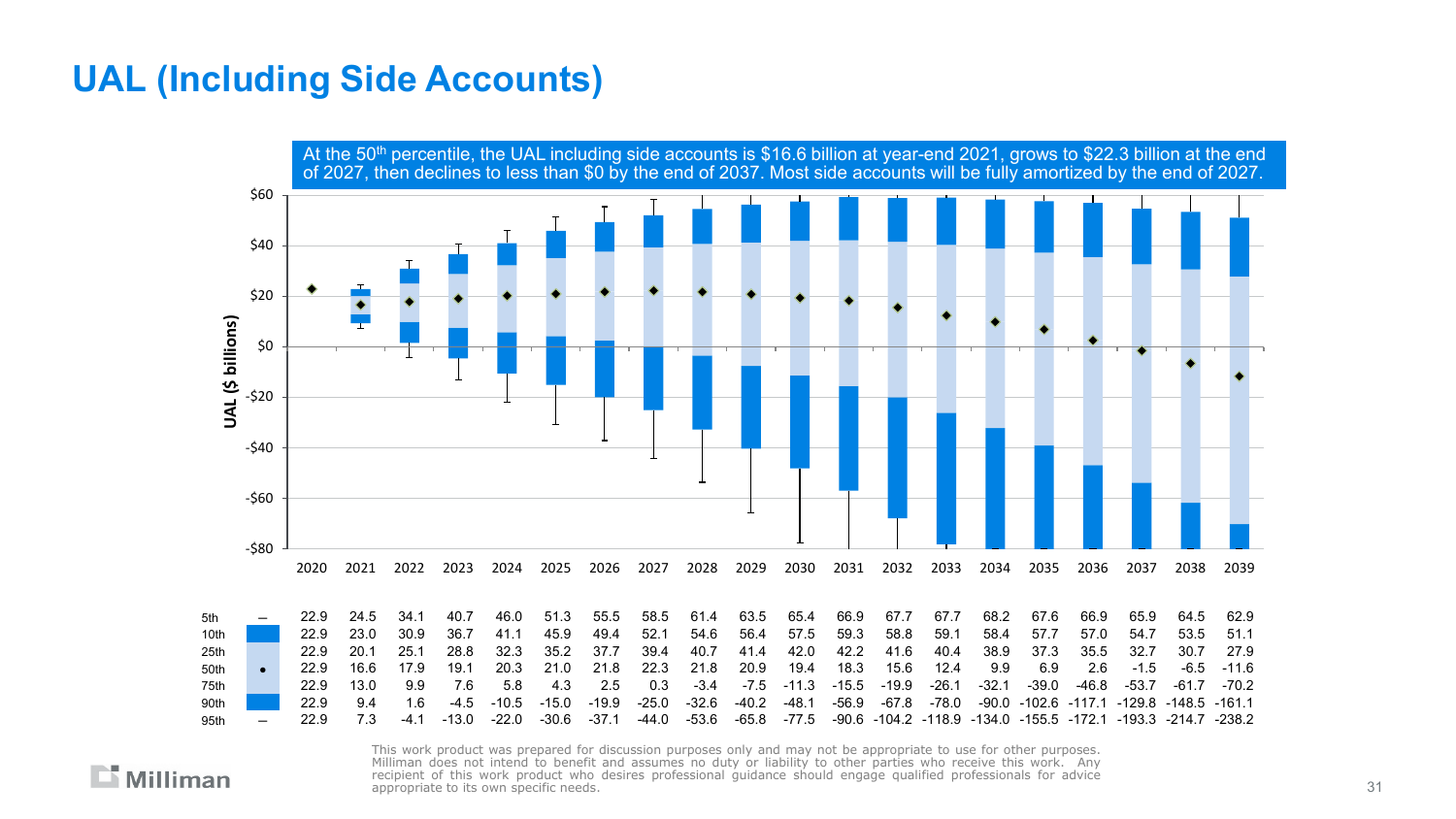- As in recent years, we also used the variable return model to do a "stress test" of the likelihood of certain events in the 10,000 scenarios modeled
	- Testing is done at a system-average level; results for individual rate pools or employers may vary
- The percentage of modeled scenarios with funded status above a specified threshold at the end of the projection period is shown below
	- Median funded status excluding side accounts at year-end 2020 was 70.6%

| Likelihood of Funded Status Level as of 12/31/2039 |        |
|----------------------------------------------------|--------|
| Funded Status (Excluding Side Accounts) > 100%     | 57%    |
| Funded Status (Excluding Side Accounts) > 90%      | 65%    |
| Funded Status (Excluding Side Accounts) > 80%      | 74%    |
| Funded Status (Excluding Side Accounts) > 70%      | 82%    |
| Funded Status (Excluding Side Accounts) > 60%      | $90\%$ |

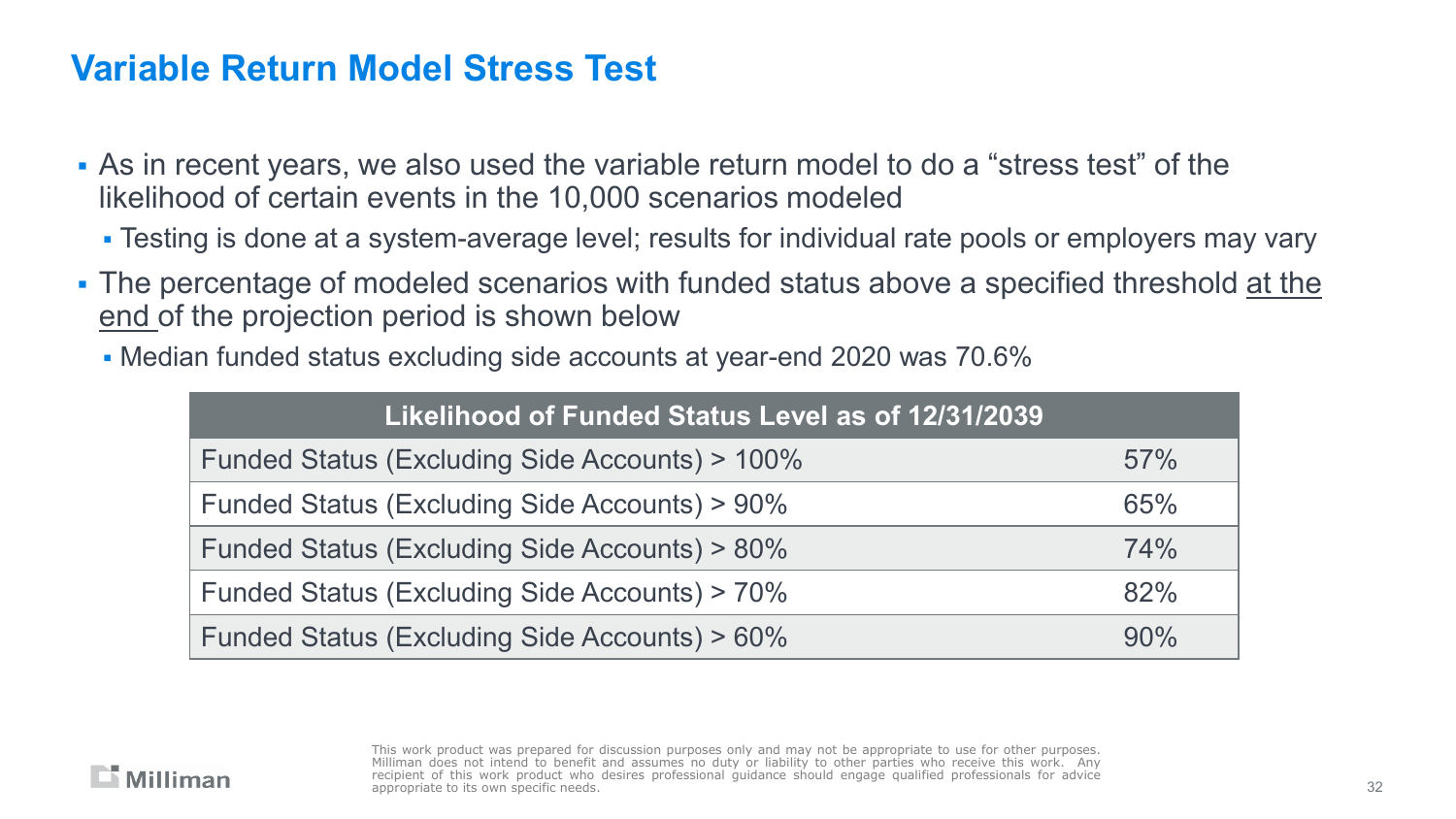- Median funded status excluding side accounts at year-end 2020 was 70.6%
- The likelihood of specified events occurring at some valuation date during the 20-year projection period is shown below

| Likelihood of Event Occurring at Some Valuation Date in Next 20 Years |     |
|-----------------------------------------------------------------------|-----|
| Funded Status (Excluding Side Accounts) > 100%                        | 72% |
| Funded Status (Excluding Side Accounts) < 60%                         | 44% |
| Funded Status (Excluding Side Accounts) < 40%                         | 9%  |

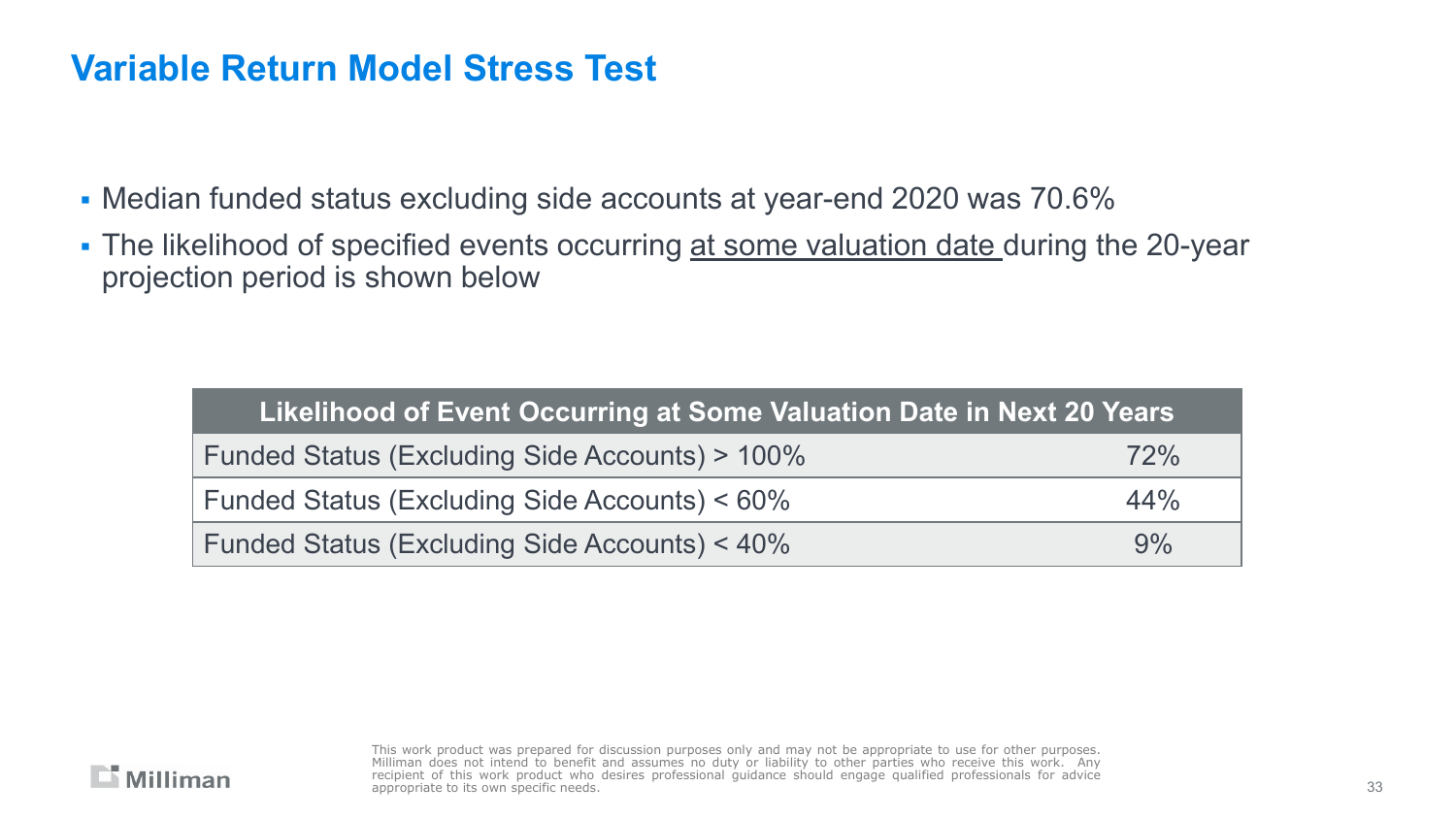The likelihood of specified events occurring at some valuation date during the 20-year projection period is shown below

| Likelihood of Event Occurring at Some Valuation Date in Next 20 Years   |     |
|-------------------------------------------------------------------------|-----|
| Employer Collared Base Rate (Excluding Retiree Healthcare) < 10% of Pay | 30% |
| Employer Collared Base Rate (Excluding Retiree Healthcare) > 30% of Pay | 51% |
| Employer Collared Base Rate (Excluding Retiree Healthcare) > 40% of Pay | 21% |

 The system-average employer base rate for the 2021-2023 biennium is about 24.5%, per the December 31, 2019 valuation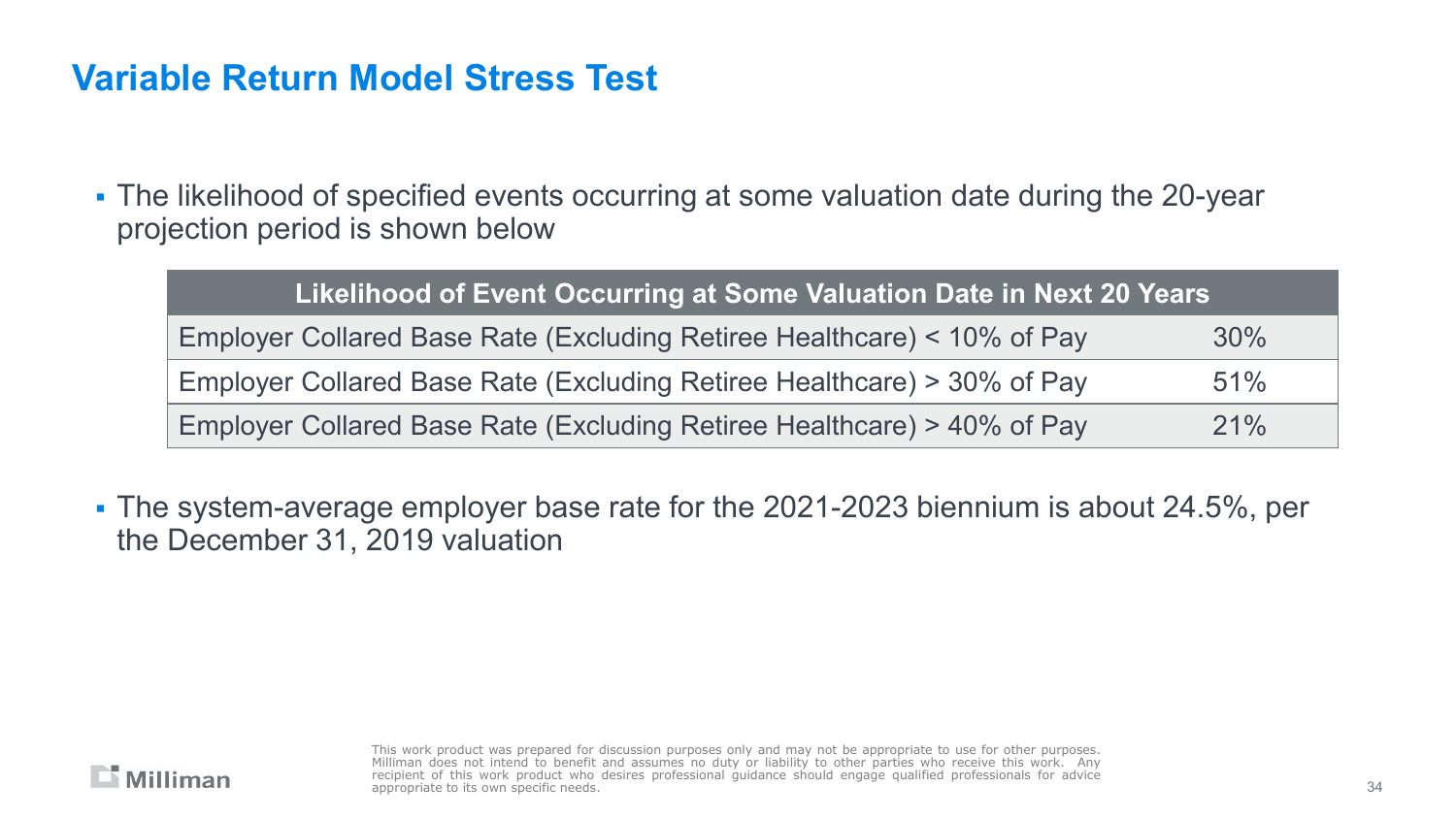- As shown earlier, less than 10% of modeled scenarios show an increase in the collared rate above 3% of payroll at July 2023
- Table shows likelihood in the model of a collared rate increase exceeding a selected threshold at the July 2023 rate change

| Likelihood of the July 2023 Collared Rate Increase Exceeding Threshold |                  |                 |  |  |  |
|------------------------------------------------------------------------|------------------|-----------------|--|--|--|
| <b>Threshold Increase</b>                                              | <b>Base Rate</b> | <b>Net Rate</b> |  |  |  |
| 2% of Pay                                                              | 15%              | 15%             |  |  |  |
| 3% of Pay                                                              | 8%               | 8%              |  |  |  |
| 4% of Pay                                                              | 3%               | 3%              |  |  |  |
| 5% of Pay                                                              | $< 1\%$          | $< 1\%$         |  |  |  |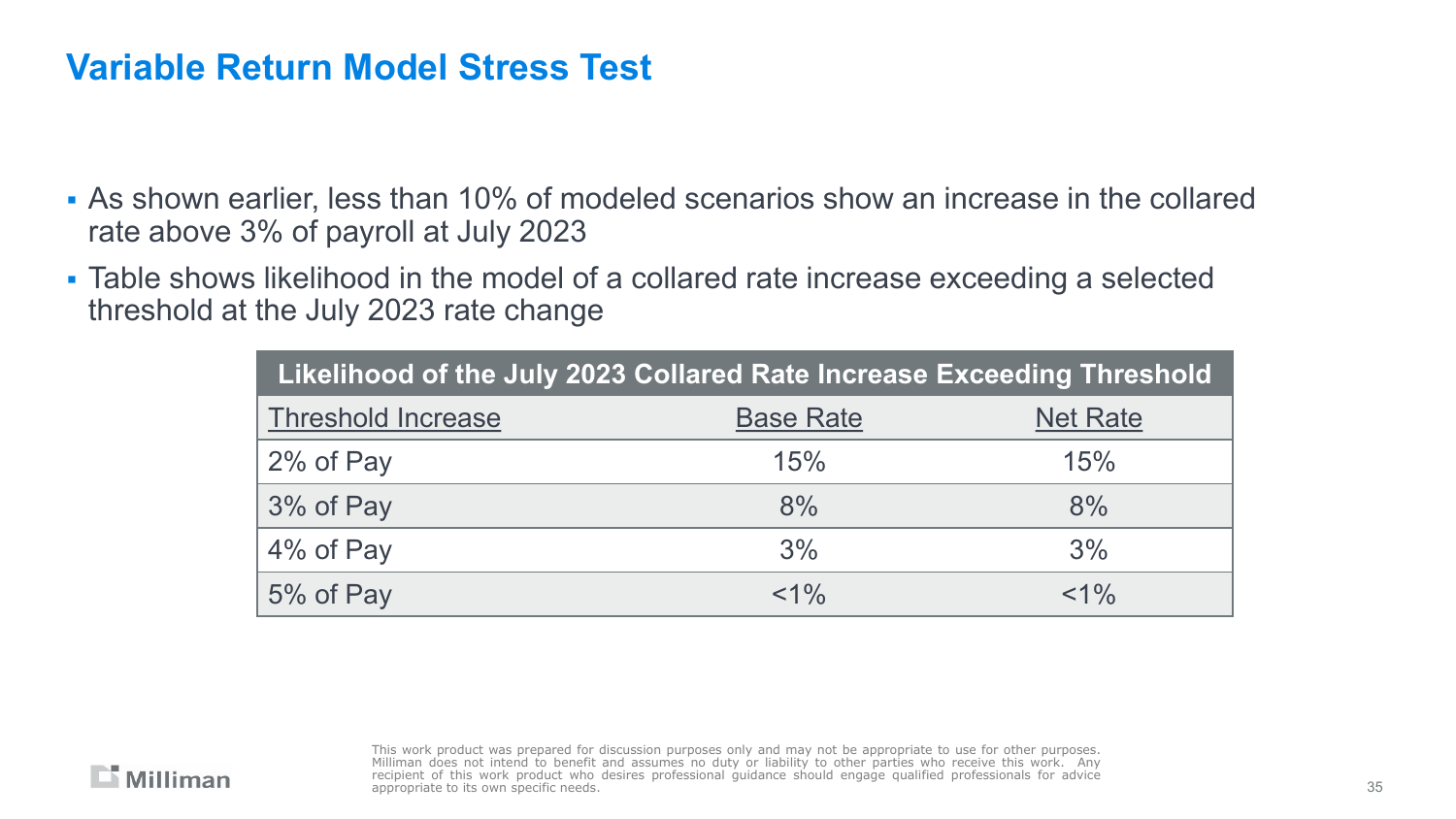Table shows likelihood in the model of a collared rate increase exceeding a selected threshold at the July 2025 rate change

| Likelihood of the July 2025 Collared Rate Increase Exceeding Threshold |                  |                 |  |  |  |
|------------------------------------------------------------------------|------------------|-----------------|--|--|--|
| <b>Threshold Increase</b>                                              | <b>Base Rate</b> | <b>Net Rate</b> |  |  |  |
| 2% of Pay                                                              | 31%              | <b>28%</b>      |  |  |  |
| 3% of Pay                                                              | 26%              | 17%             |  |  |  |
| 4% of Pay                                                              | $< 1\%$          | $< 1\%$         |  |  |  |
| 5% of Pay                                                              | $< 1\%$          | $< 1\%$         |  |  |  |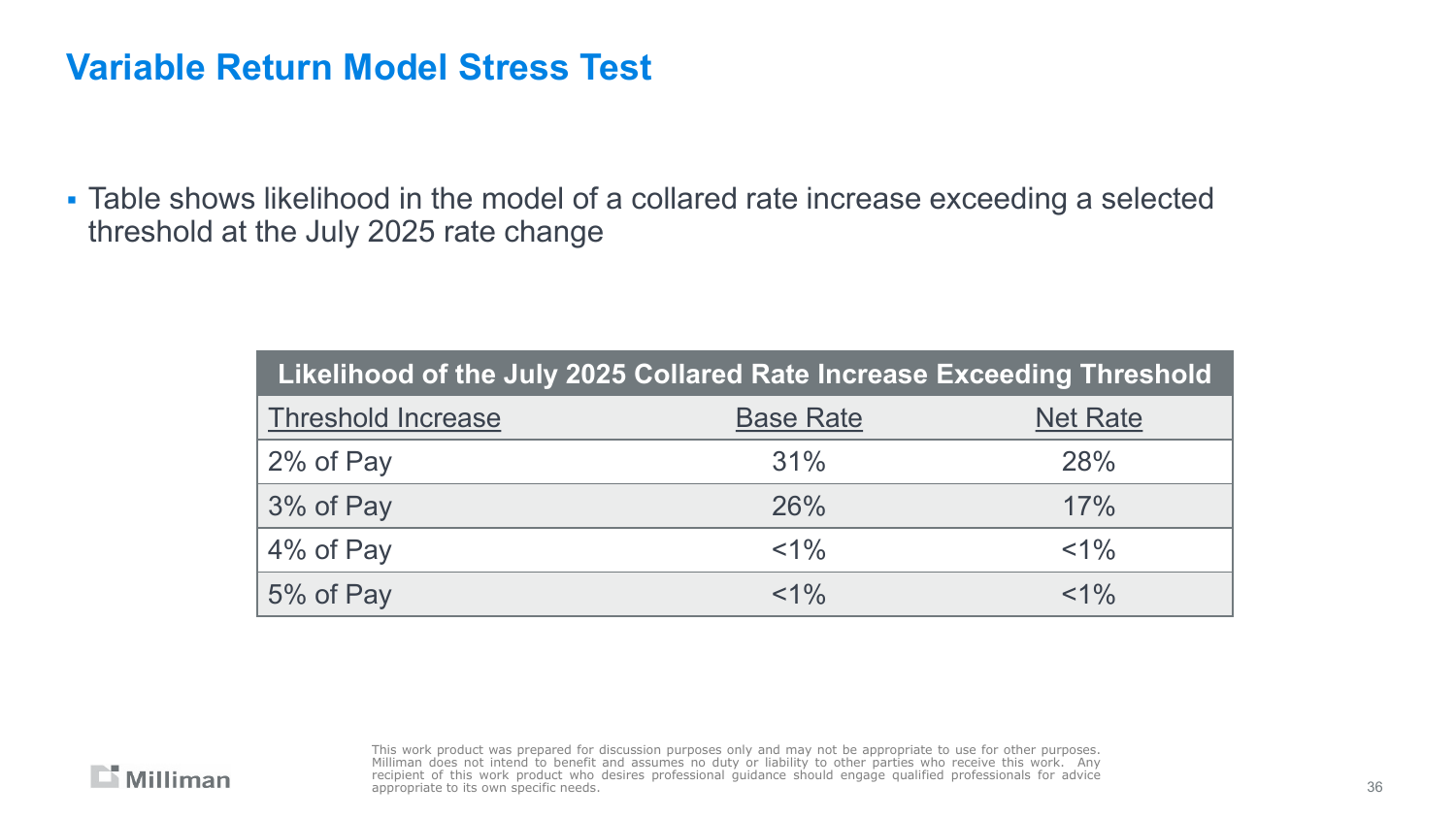## **Wrap Up / Next Steps**

- At the February 1, 2022 meeting, preliminary year-end 2021 investment results will be available
	- We can then comment as warranted on estimated impact on the 12/31/2021 actuarial valuation results, which will develop 2023 – 2025 contribution rates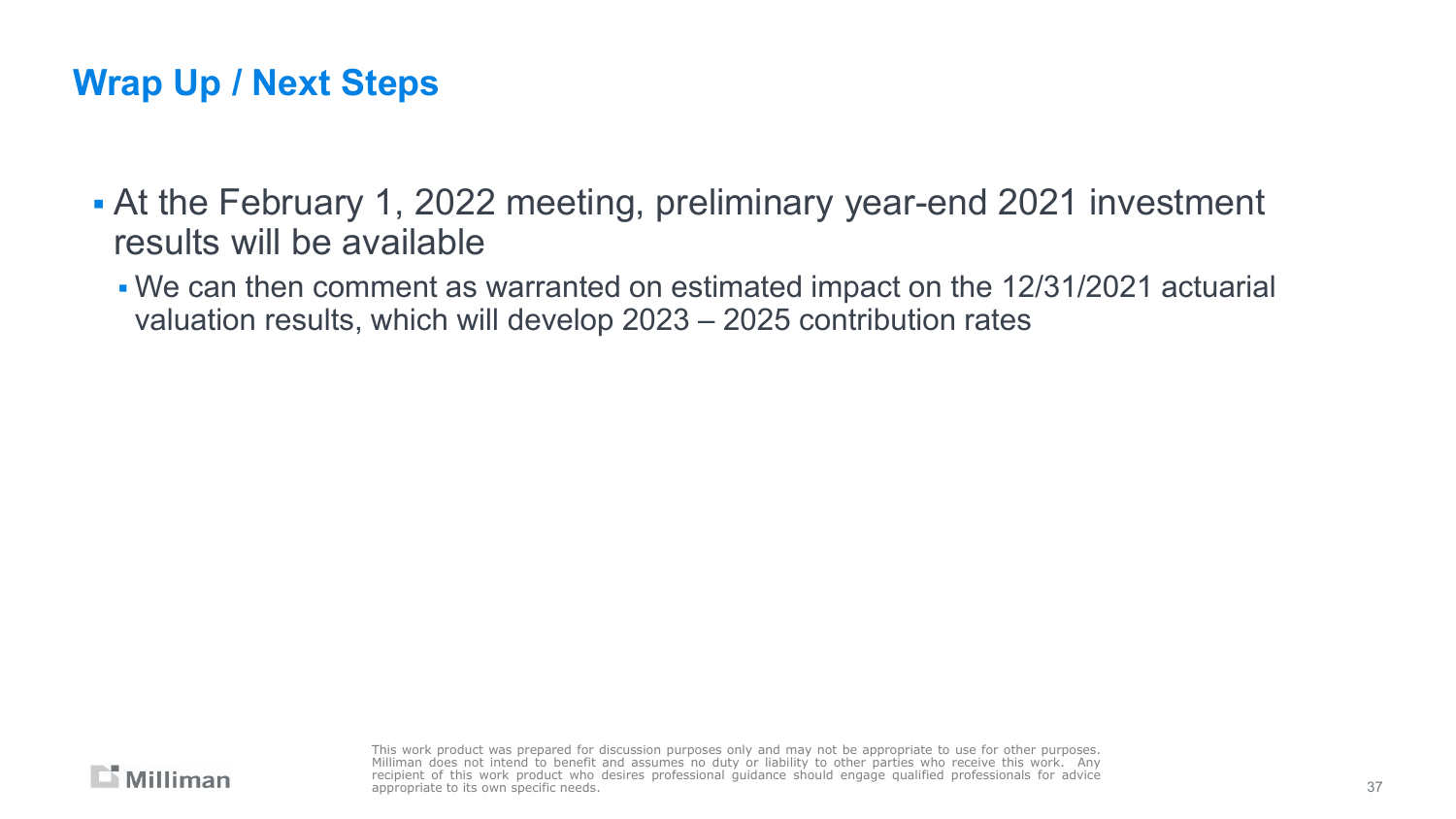

# **Appendix**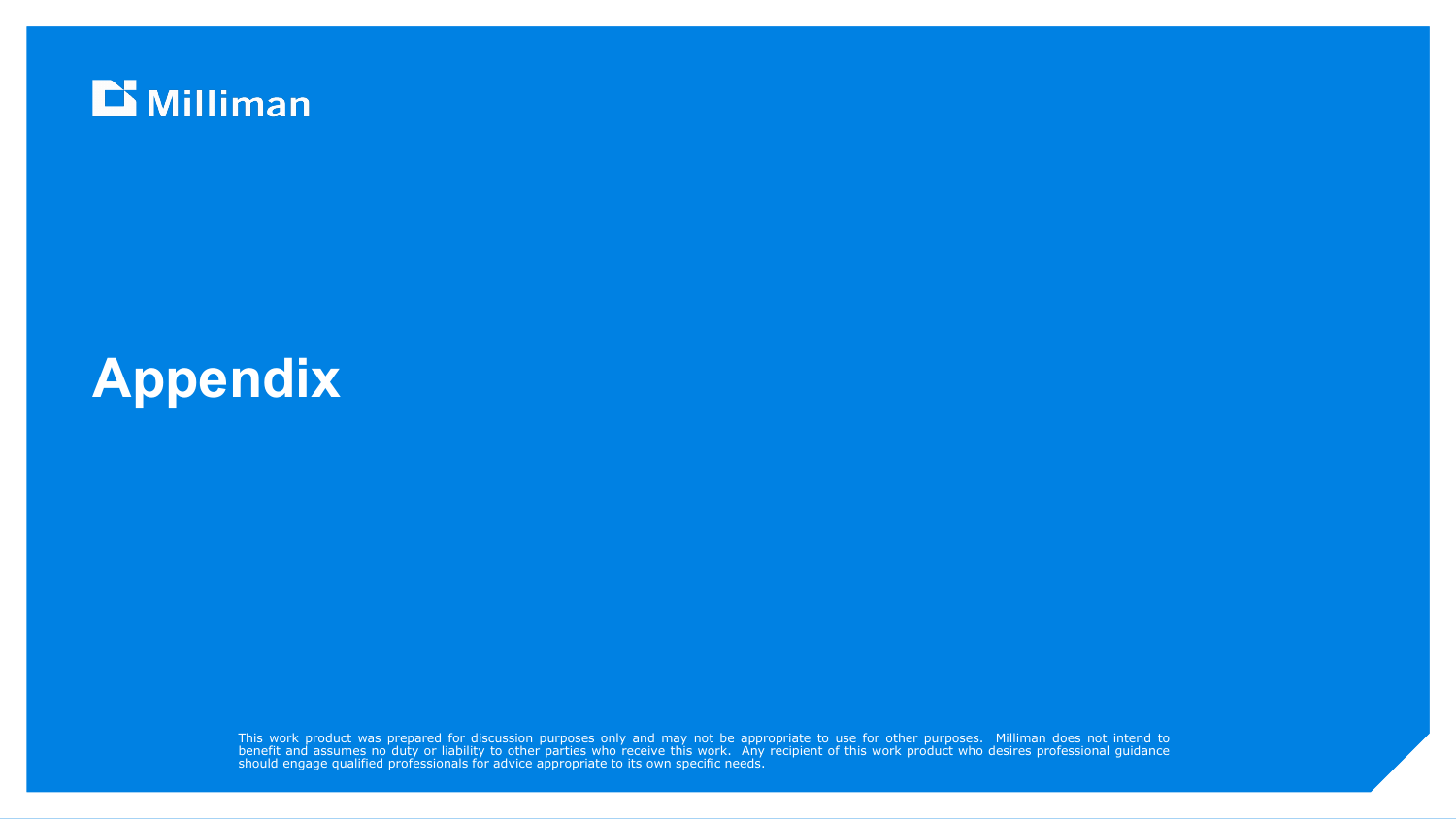## **Certification**

This presentation summarizes deterministic and stochastic modeling for the Oregon Public Employees Retirement System ("PERS" or "the System") over a 20-year period beginning December 31, 2020 under a wide range of potential economic scenarios. The results are based upon the same assumptions, methods, and plan provisions as described in the 2020 Experience Study and the forthcoming December 31, 2020 System-Wide Actuarial Valuation Report, except where noted otherwise.

In preparing this report, we relied, without audit, on information (some oral and some in writing) supplied by the System's staff. This information includes, but is not limited to, statutory provisions, employee data, and financial information. We found this information to be reasonably consistent and comparable with information used for other purposes. The valuation results depend on the integrity of this information. If any of this information is inaccurate or incomplete our results may be different and our calculations may need to be revised.

All costs, liabilities, rates of interest, and other factors for the System have been determined on the basis of actuarial assumptions and methods which are individually reasonable (taking into account the experience of the System and reasonable expectations); and which, in combination, offer our best estimate of anticipated experience affecting the System. The valuation results were developed using models intended for valuations that use standard actuarial techniques.

Future actuarial measurements may differ significantly from the current measurements presented in this report due to such factors as the following: plan experience differing from that anticipated by the economic or demographic assumptions; changes in economic or demographic assumptions; increases or decreases expected as part of the natural operation of the methodology used for these measurements (such as the end of an amortization period or additional cost or contribution requirements based on the plan's funded status); and changes in plan provisions or applicable law. Due to the limited scope of our assignment, we did not perform an analysis of the potential range of future measurements. Our forthcoming December 31, 2020 Actuarial Valuation Report will provide additional discussion of the System's risks. The PERS Board has the final decision regarding the appropriateness of the assumptions.

Actuarial computations presented in this report are for purposes of determining the recommended funding amounts for the System. The computations prepared for other purposes may differ as disclosed in our report. The calculations in the enclosed report have been made on a basis consistent with our understanding of the System's funding requirements and goals. The calculations in this report have been made on a basis consistent with our understanding of the plan provisions described in the appendix of this report. Determinations for purposes other than meeting these requirements may be significantly different from the results contained in this report. Accordingly, additional determinations may be needed for other purposes.

#### $\Box$  Milliman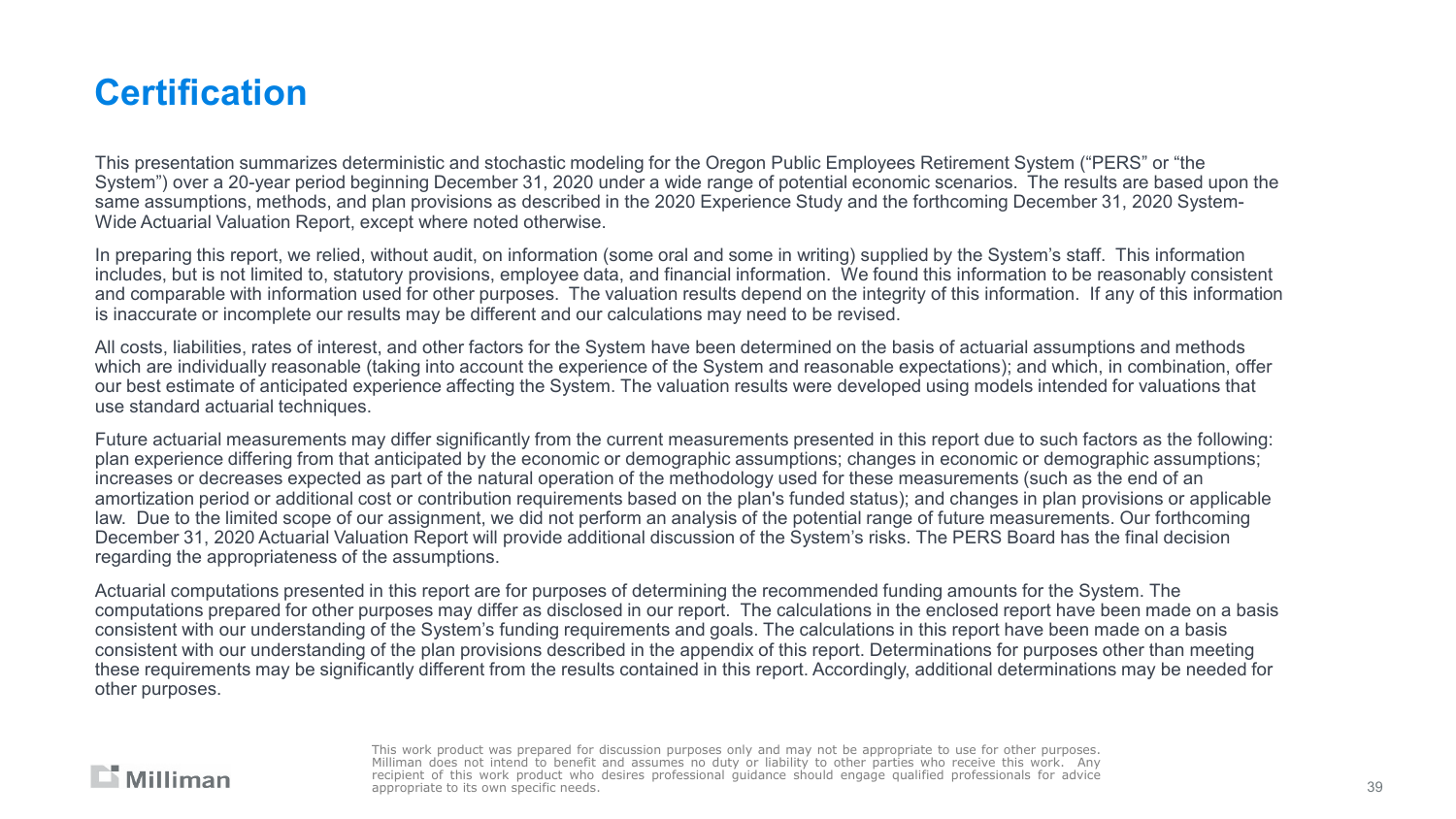## **Certification**

Milliman's work is prepared solely for the internal business use of the Oregon Public Employees Retirement System. To the extent that Milliman's work is not subject to disclosure under applicable public records laws, Milliman's work may not be provided to third parties without Milliman's prior written consent. Milliman does not intend to benefit or create a legal duty to any third-party recipient of its work product. Milliman's consent to release its work product to any third party may be conditioned on the third party signing a Release, subject to the following exception(s):

- (a) The System may provide a copy of Milliman's work, in its entirety, to the System's professional service advisors who are subject to a duty of confidentiality and who agree to not use Milliman's work for any purpose other than to benefit the System.
- (b) The System may provide a copy of Milliman's work, in its entirety, to other governmental entities, as required by law.

No third-party recipient of Milliman's work product should rely upon Milliman's work product. Such recipients should engage qualified professionals for advice appropriate to their own specific needs.

The consultants who worked on this assignment are retirement actuaries. Milliman's advice is not intended to be a substitute for qualified legal or accounting counsel.

The signing actuaries are independent of the System. We are not aware of any relationship that would impair the objectivity of our work.

On the basis of the foregoing, we hereby certify that, to the best of our knowledge and belief, this report is complete and accurate and has been prepared in accordance with generally recognized and accepted actuarial principles and practices which are consistent with the principles prescribed by the Actuarial Standards Board and the *Code of Professional Conduct* and *Qualification Standards for Actuaries Issuing Statements of Actuarial Opinion in the United States* published by the American Academy of Actuaries. We are members of the American Academy of Actuaries and meet the Qualification Standards to render the actuarial opinion contained herein.

#### $\Box$  Milliman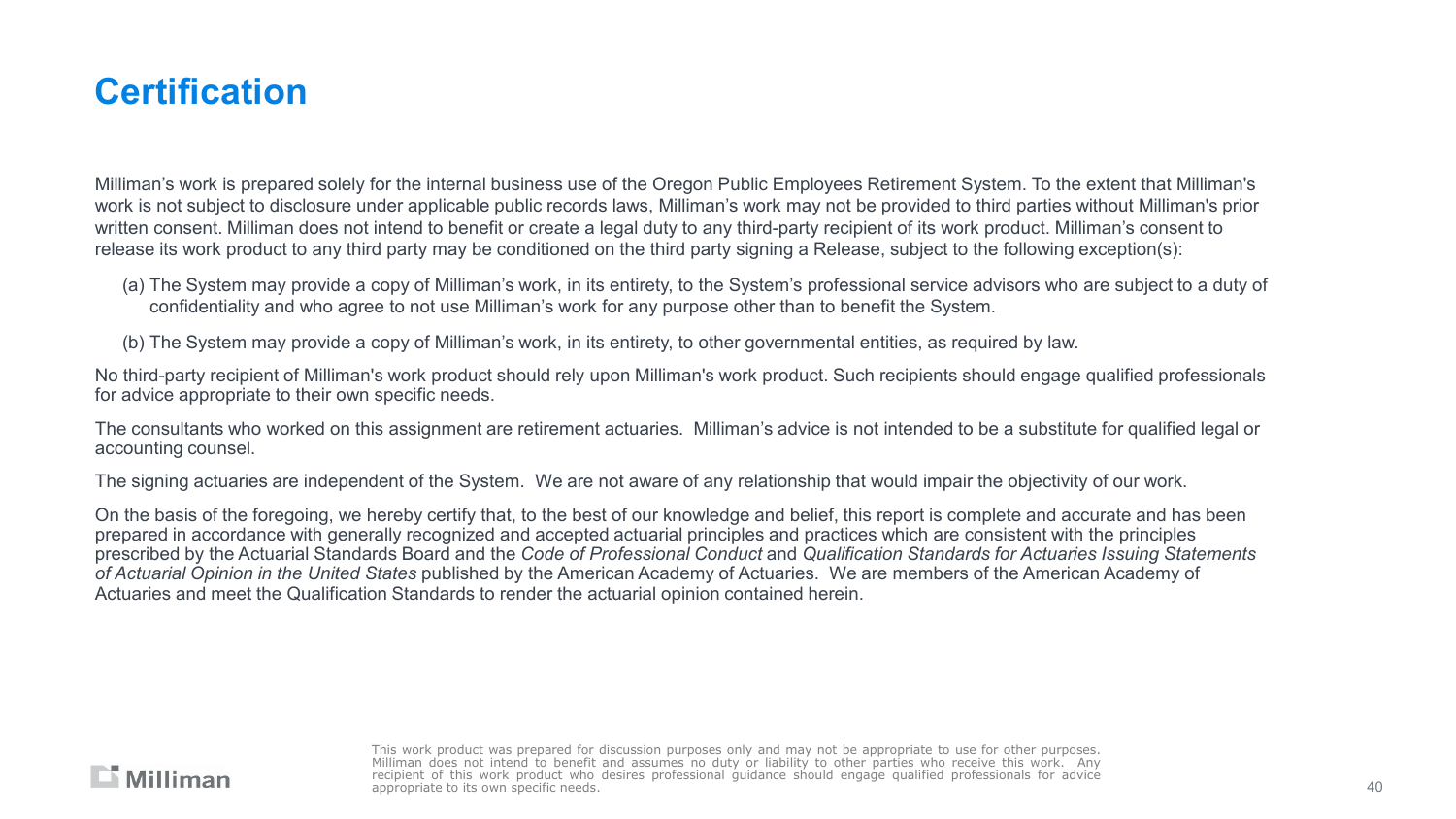## **Appendix**

#### Actuarial Basis

#### **Data**

We have based our calculation of the liabilities on the data supplied by the Oregon Public Employees Retirement System and summarized in the Valuation Report.

Assets as of December 31, 2020, were based on values provided by Oregon PERS reflecting the Board's earnings crediting decisions for 2020, as shown in the Valuation Report. Financial model projections reflect September 30, 2021 investment results for regular and variable accounts as published by Oregon State Treasury.

#### **Methods / Policies**

*Actuarial Cost Method*: Entry Age Normal, adopted effective December 31, 2012.

*UAL Amortization:* The UAL for OPSRP and Retiree Health Care as of December 31, 2007 were amortized as a level percentage of combined valuation payroll over a closed 16-year period for OPSRP and a closed 10-year period for Retiree Health Care. For the Tier 1/Tier 2 UAL, the amortization period was reset at 20 years as of December 31, 2013. Senate Bill 1049 was signed into law in June 2019 and requires a onetime re-amortization of Tier 1/Tier 2 UAL over a closed 22-year period at the December 31, 2019 rate-setting valuation which will set actuarially determined contribution rates for the 2021-2023 biennium. Gains and losses between subsequent odd-year valuations are amortized as a level percentage of combined valuation payroll over the amortization period (20 years for Tier 1/Tier 2, 16 years for OPSRP, 10 years for Retiree Health Care) from the odd-year valuation in which they are first recognized.

For the Retiree Health Care programs (RHIA and RHIPA), beginning with the December 31, 2021 rate-setting valuation the amortization policy when a program is over 100% funded status will be to amortize the actuarial surplus over Tier 1/Tier 2 payroll using a rolling 20-year amortization basis. The resulting negative UAL Rate will offset the normal cost rate for the program, but not below 0.0%. If either program subsequently fell below 100%, the UAL would be amortized over combined payroll following the 10-year closed, layered amortization policy.

#### $\Box$  Milliman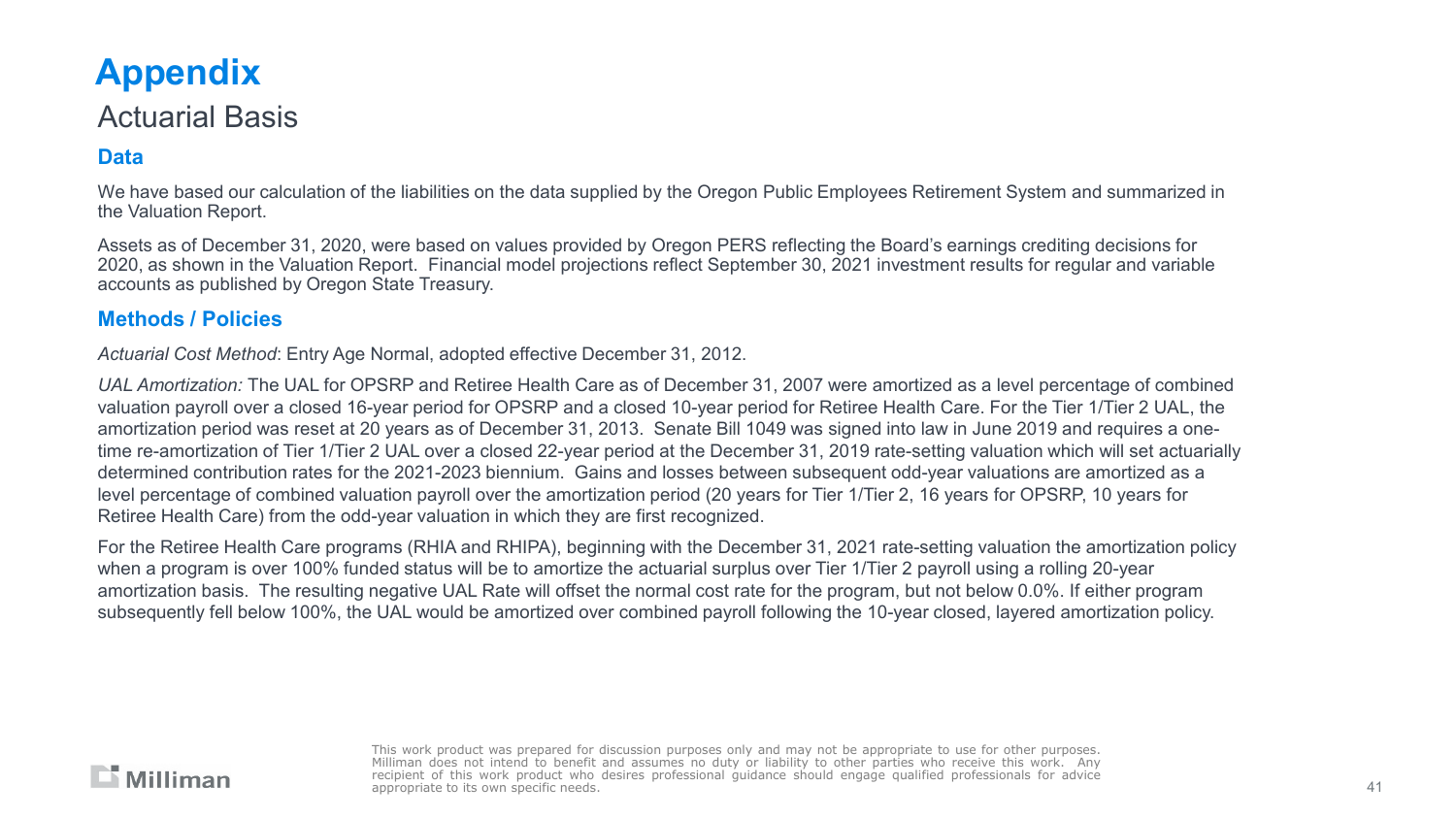## **Appendix**

#### Actuarial Basis

#### **Methods / Policies (cont'd)**

*Contribution rate stabilization method:* The UAL Rate contribution rate component for a rate pool (e.g. Tier 1/Tier 2 SLGRP, Tier 1/Tier 2 School Districts, OPSRP) is confined to a collared range based on the prior biennium's collared UAL Rate contribution rate component (prior to consideration of side account offsets, SLGRP transition liability or surplus rates, or pre-SLGRP liability rate charges or offsets).

Collar Width: the rate pool's new UAL Rate contribution rate component will generally not increase or decrease from the prior biennium's collared UAL Rate contribution rate component by more than the following amount:

- Tier 1/Tier 2 SLGRP and Tier 1/Tier 2 School District Pool: 3% of payroll
- OPSRP: 1% of payroll
- Tier 1/Tier 2 rates for independent employers: greater of 4% of payroll or one-third of the difference between the collared and uncollared UAL Rate at the prior ratesetting valuation. In addition, the UAL Rate will not be allowed to be less than 0.00% of payroll for any Tier 1/Tier 2 independent employer with a funded status (excluding side accounts) less than 100%.

UAL Rate decrease restrictions**:** the UAL Rate for any rate pool will not be allowed to decrease if the pool's funded status is 87% (excluding side accounts) or lower; the allowable decrease will phase into the full collar width from 87% funded to 90% funded.

*Expenses:* System-wide administration expenses are assumed to be equal to \$59.0M. The assumed expenses are allocated between Tier 1/Tier 2 and OPSRP based on projected payroll and are added to the respective normal costs.

*Actuarial Value of Assets:* Equal to Market Value of Assets excluding Contingency and Tier 1 Rate Guarantee Reserves. The Tier 1 Rate Guarantee Reserve is not excluded from assets if it is negative (i.e. in deficit status). The Actuarial Value of Assets includes the value of Employee Pension Stability Accounts (EPSA).

#### **Assumptions**

Assumptions for valuation calculations are as described in the 2020 Experience Study Report.

#### **Provisions**

Provisions valued are as detailed in the forthcoming December 31, 2020 System-Wide Actuarial Valuation Report.

#### $\Box$  Milliman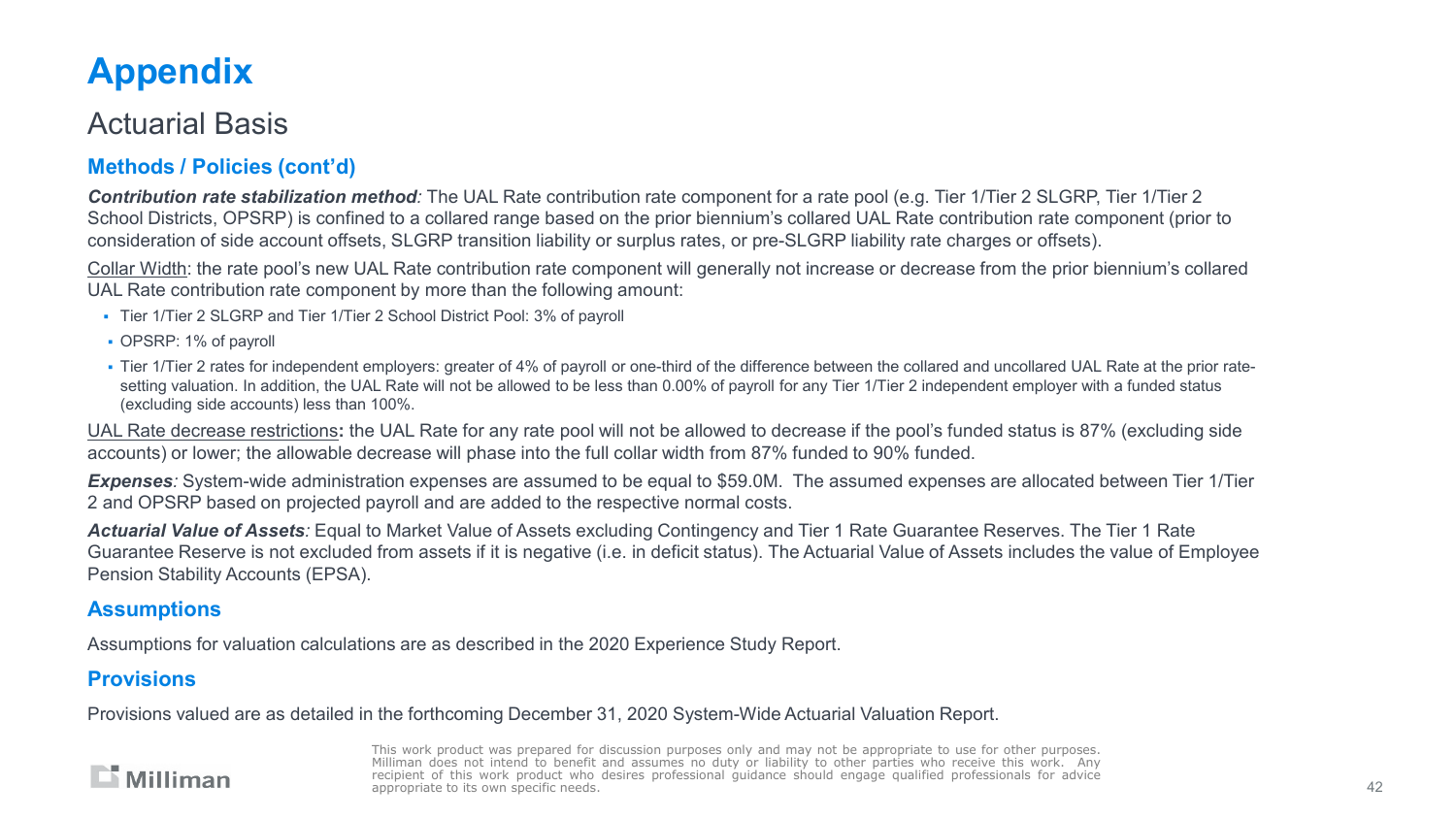## **Appendix**  Rate Projection Basis

#### **Assumptions**

In general, all assumptions are as described in the 2020 Experience Study Report.

The major actuarial valuation assumptions used in our projections are shown below. They are aggregate average assumptions that apply to the whole population and were held constant throughout the projection period. The economic experience adjustments were allowed to vary in future years given the conditions defined in each economic scenario.

- Valuation interest rate  $-6.90\%$
- $\blacksquare$  Tier 1 Regular account growth  $-6.90\%$
- Actual fund investment return Varies by scenario according to capital market assumptions
- Variable account growth Equal to investment return on public equity portion of the fund
- **Inflation assumption 2.40%**
- Inflation experience Varies by scenario according to capital market assumptions
- Wage growth assumption 3.40%
- Wage growth experience  $-1.00\%$  greater than inflation experience
- Demographic experience as described in 2020 Experience Study Report
- New entrant experience New members are assumed to be hired at the rate necessary to keep the total number of members in each job class (General Service, School District, Police & Fire, and Judges) constant over the duration of the projection. All new entrants other than judges are assumed to join as OPSRP members. New entrant pay is assumed to grow at the rate necessary for overall system payroll to increase with wage growth experience, as described above.

#### $\Box$  Milliman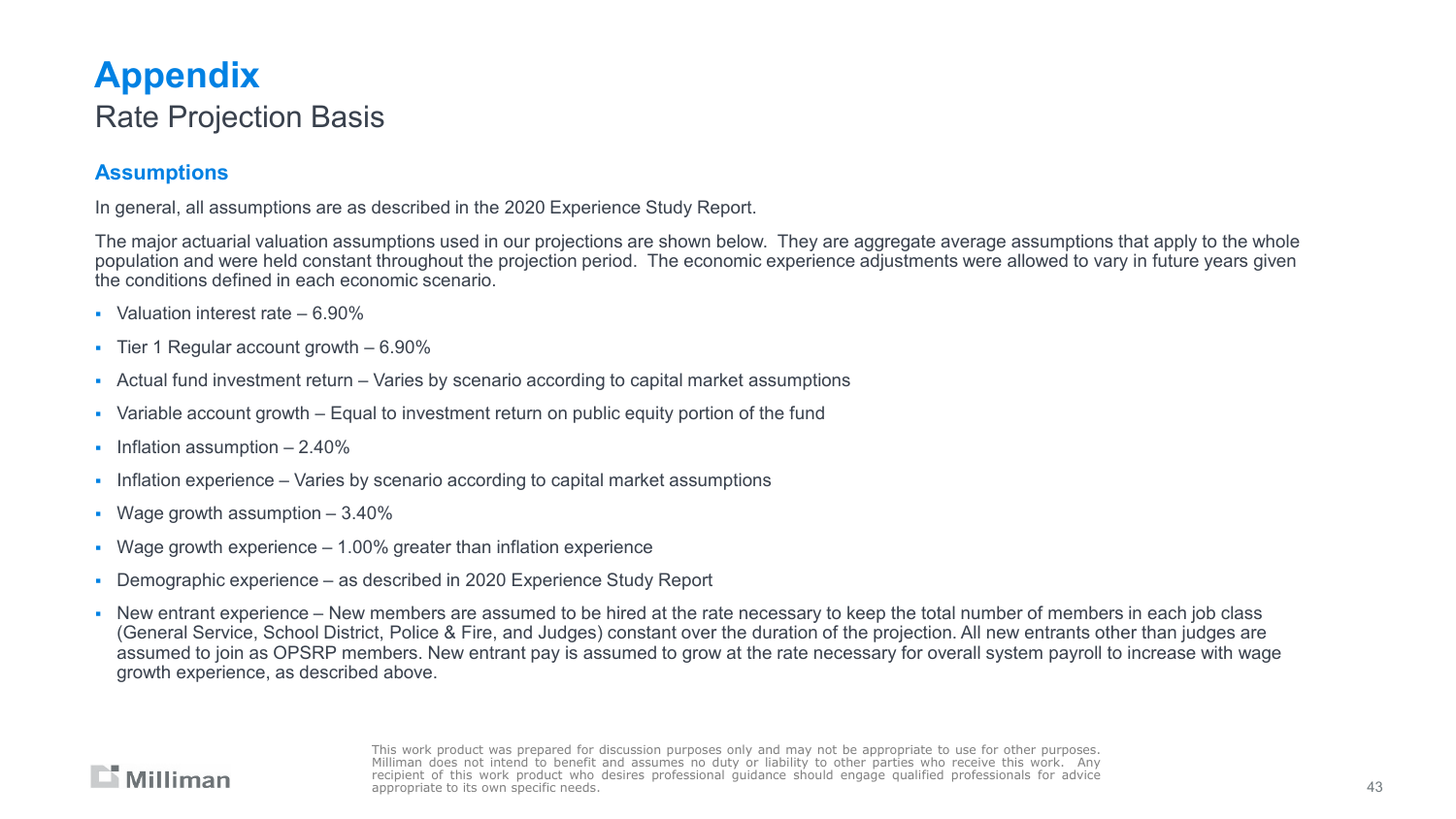#### **Appendix**  Rate Projection Basis

#### **Reserve Projection**

Contingency Reserve as of 12/31/2020 was \$50.0M. No future increases or decreases to this reserve were assumed.

The Tier 1 Rate Guarantee Reserve ("RGR") was \$526.8 M as of 12/31/2020. The RGR was assumed to grow with excess returns above the 6.90% target growth on Tier 1 Member Accounts. When modeled aggregate returns were below 6.90%, applicable amounts from the RGR were assumed to transfer to Tier 1 Member Accounts to maintain the 6.90% target growth rate. The RGR is allowed to be negative, but the reserve is not excluded from valuation assets when it is negative. We did not include in rates any potential additional employer levy that could be required to eliminate a persistent negative RGR.

#### **Offset for Member Redirect Contributions**

Under Senate Bill 1049, a portion of the 6% of pay member contribution previously made to the IAP was redirected to fund Tier 1/Tier 2 and OPSRP defined benefits beginning July 1, 2020. For Tier 1/Tier 2 members, the redirected amount will be 2.50% of pay, and for OPSRP it will be 0.75% of pay. Members with less than \$2,500 in monthly pay (indexed in future years) will be exempt from the redirection.

For the rate projection, member redirect contributions are assumed to offset the contribution rates paid by employers beginning with the July 2021 – June 2023 biennium. The offset is assumed to be 2.40% of total payroll for Tier 1/Tier 2 and 0.65% of total payroll for OPSRP.

Redirected member contributions are assumed to cease in a biennium following a rate-setting valuation where the funded status, including side accounts, is 90% or greater.

#### **Work After Retirement Contributions**

Under Senate Bill 1049, starting in 2020 and ending December 31, 2024, employers are required to pay PERS contribution rates on rehired retiree payroll. For 2021, rehired retiree payroll was assumed to be approximately \$177.8 for Tier 1/Tier 2 members and \$5.6 million for OPSRP members. After 2021, rehired retiree payroll was assumed to increase with the wage growth assumption.

#### $\Box$  Milliman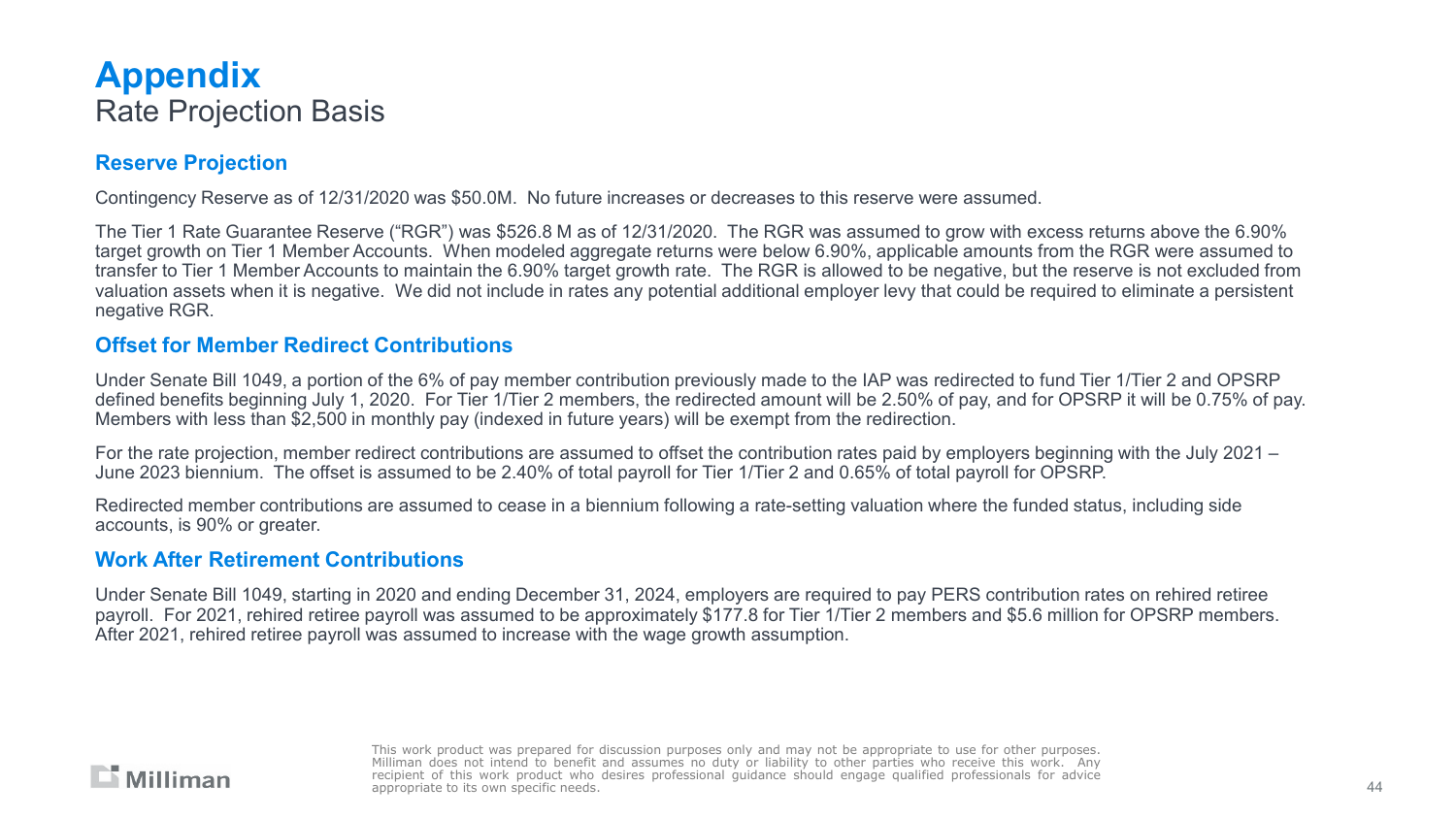#### **Appendix**  Rate Projection Basis

#### **Capital Market Model**

For each 20-year projection, we ran 10,000 stochastic scenarios for inflation and asset class rates of return. The scenarios were calibrated to represent Milliman's capital market assumptions in terms of expected average real returns, the expected year-to-year volatility of the returns, and the expected correlation between the returns of different asset classes. Annual rates of return for each of the asset classes and inflation are generated from a multivariate lognormal probability distribution. Rates of return are independent from year to year.

The variable return model includes 10,000 projected scenarios for possible future year-by-year system investment returns and levels of inflation. In developing that model, per Actuarial Standards of Practice we disclose reliance upon a Milliman colleague who is a credentialed actuary and also a credentialed investment professional with expertise in preparing capital outlook modeling. We reviewed overall model results for reasonability while, as part of his work, our investment professional colleague reviewed the investment projections for internal consistency.

For this purpose, we considered the Oregon PERS Fund to be allocated among the model's asset classes as shown on the following slide. This allocation is based on input provided by Meketa (OIC's primary consultant) and reflects changes to the OIC's target allocation for the Oregon PERS fund adopted in June 2021.

#### $\Box$  Milliman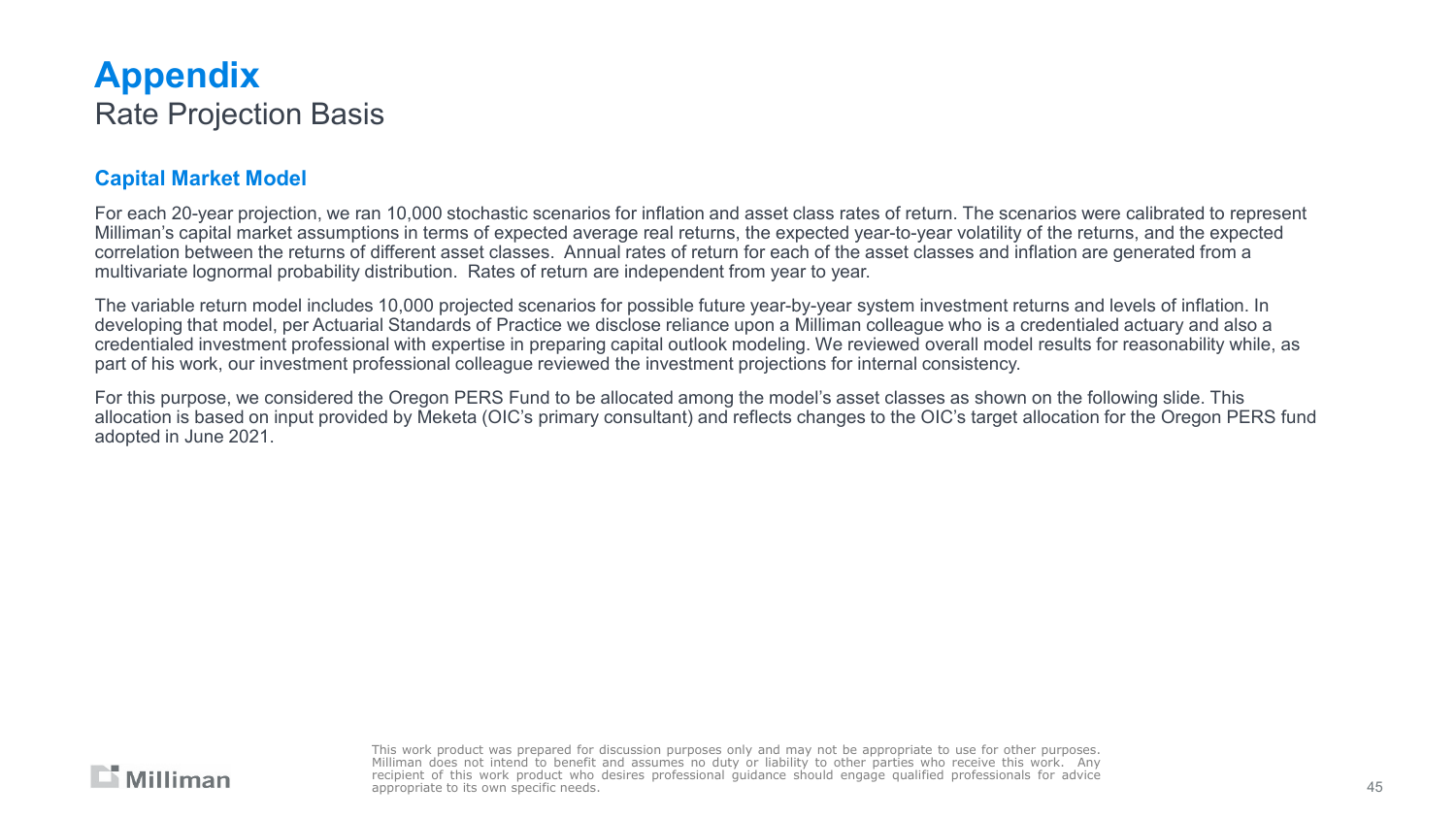## **Appendix**

#### Rate Projection Basis

#### **Capital Market Model**

Reflects Milliman's capital market assumptions as of July 1, 2021.

|                                                  | Annual<br><b>Arithmetic Mean</b> | 20-Year<br><b>Annualized Geometric</b><br>Mean | <b>Annual Standard</b><br><b>Deviation</b> | <b>Policy</b><br><b>Allocation</b> |
|--------------------------------------------------|----------------------------------|------------------------------------------------|--------------------------------------------|------------------------------------|
| <b>Global Equity</b>                             | 7.94%                            | 6.57%                                          | 17.81%                                     | 30.625%                            |
| <b>Private Equity</b>                            | 12.39%                           | 8.77%                                          | 30.00%                                     | 25.500%                            |
| <b>Real Estate</b>                               | 6.76%                            | 5.87%                                          | 14.24%                                     | 12.250%                            |
| US Core Fixed Income                             | 3.41%                            | 3.34%                                          | 3.96%                                      | 23.750%                            |
| Hedge Fund - Macro                               | 4.48%                            | 4.16%                                          | 8.51%                                      | 5.625%                             |
| Hedge Fund - Equity Hedge                        | 6.54%                            | 5.88%                                          | 12.29%                                     | 0.625%                             |
| Hedge Fund - Multistrategy                       | 5.91%                            | 5.53%                                          | 9.25%                                      | 1.250%                             |
| Infrastructure                                   | 7.57%                            | 6.28%                                          | 17.24%                                     | 1.500%                             |
| Commodities                                      | 4.18%                            | 2.95%                                          | 16.54%                                     | 0.625%                             |
| <b>Master Limited Partnerships</b>               | 8.72%                            | 5.76%                                          | 26.58%                                     | 0.750%                             |
| US 3-Month T-Bills                               | 1.93%                            | 1.92%                                          | 1.13%                                      | $(2.50\%)$                         |
| US Inflation (CPI-U)                             | 2.41%                            | 2.40%                                          | 1.16%                                      | N/A                                |
| Fund Total (reflecting asset class correlations) | 7.75%                            | $6.95\%$ *                                     | 13.50%                                     | 100.00%                            |

\* The model's 20-year annualized geometric median is **6.91%**.